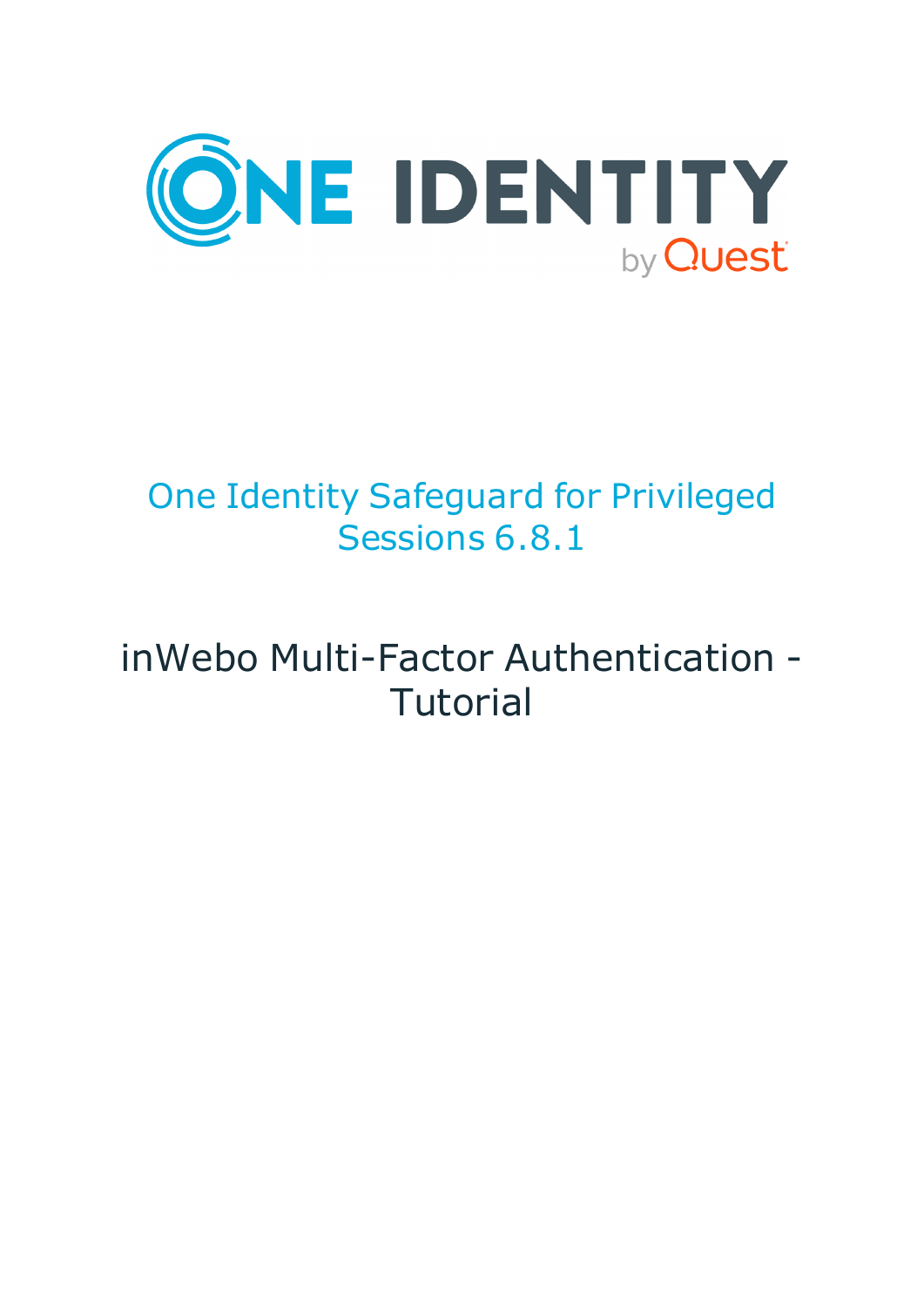### **Copyright 2021 One Identity LLC.**

#### **ALL RIGHTS RESERVED.**

This guide contains proprietary information protected by copyright. The software described in this guide is furnished under a software license or nondisclosure agreement. This software may be used or copied only in accordance with the terms of the applicable agreement. No part of this guide may be reproduced or transmitted in any form or by any means, electronic or mechanical, including photocopying and recording for any purpose other than the purchaser's personal use without the written permission of One Identity LLC .

The information in this document is provided in connection with One Identity products. No license, express or implied, by estoppel or otherwise, to any intellectual property right is granted by this document or in connection with the sale of One Identity LLC products. EXCEPT AS SET FORTH IN THE TERMS AND CONDITIONS AS SPECIFIED IN THE LICENSE AGREEMENT FOR THIS PRODUCT, ONE IDENTITY ASSUMES NO LIABILITY WHATSOEVER AND DISCLAIMS ANY EXPRESS, IMPLIED OR STATUTORY WARRANTY RELATING TO ITS PRODUCTS INCLUDING, BUT NOT LIMITED TO, THE IMPLIED WARRANTY OF MERCHANTABILITY, FITNESS FOR A PARTICULAR PURPOSE, OR NON-INFRINGEMENT. IN NO EVENT SHALL ONE IDENTITY BE LIABLE FOR ANY DIRECT, INDIRECT, CONSEQUENTIAL, PUNITIVE, SPECIAL OR INCIDENTAL DAMAGES (INCLUDING, WITHOUT LIMITATION, DAMAGES FOR LOSS OF PROFITS, BUSINESS INTERRUPTION OR LOSS OF INFORMATION) ARISING OUT OF THE USE OR INABILITY TO USE THIS DOCUMENT, EVEN IF ONE IDENTITY HAS BEEN ADVISED OF THE POSSIBILITY OF SUCH DAMAGES. One Identity makes no representations or warranties with respect to the accuracy or completeness of the contents of this document and reserves the right to make changes to specifications and product descriptions at any time without notice. One Identity does not make any commitment to update the information contained in this document.

If you have any questions regarding your potential use of this material, contact:

One Identity LLC. Attn: LEGAL Dept 4 Polaris Way Aliso Viejo, CA 92656

Refer to our Web site ([http://www.OneIdentity.com](http://www.oneidentity.com/)) for regional and international office information.

#### **Patents**

One Identity is proud of our advanced technology. Patents and pending patents may apply to this product. For the most current information about applicable patents for this product, please visit our website at [http://www.OneIdentity.com/legal/patents.aspx](http://www.oneidentity.com/legal/patents.aspx).

#### **Trademarks**

One Identity and the One Identity logo are trademarks and registered trademarks of One Identity LLC. in the U.S.A. and other countries. For a complete list of One Identity trademarks, please visit our website at [www.OneIdentity.com/legal](http://www.oneidentity.com/legal). All other trademarks are the property of their respective owners.

#### **Legend**

**WARNING: A WARNING icon highlights a potential risk of bodily injury or property damage, for which industry-standard safety precautions are advised. This icon is often associated with electrical hazards related to hardware.**

**CAUTION: A CAUTION icon indicates potential damage to hardware or loss of data if** A **instructions are not followed.**

SPS inWebo Multi-Factor Authentication - Tutorial Updated - 15 January 2021, 06:17 Version - 6.8.1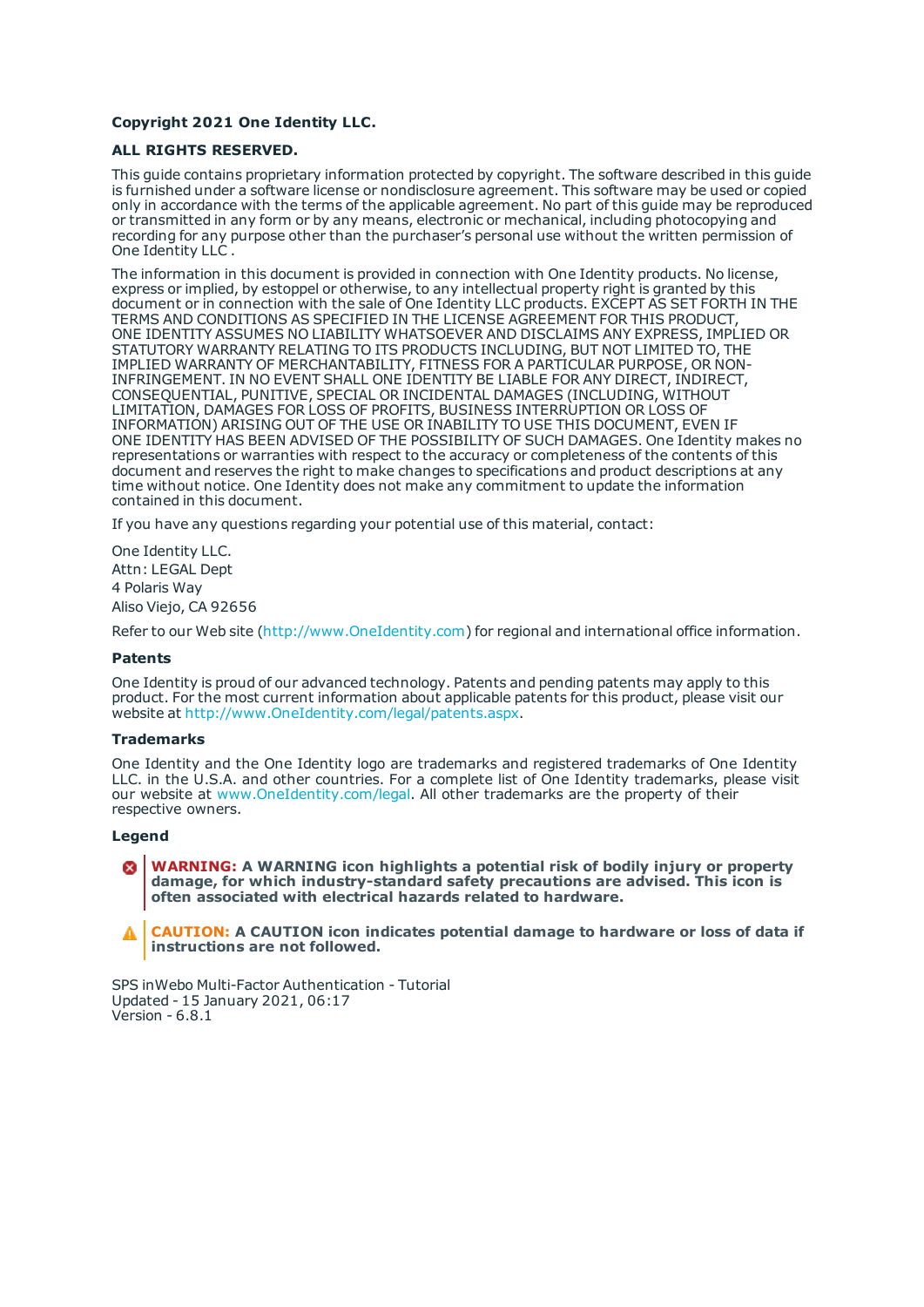## **Contents**

| Configure SPS to use inWebo multi-factor authentication 13               |    |
|--------------------------------------------------------------------------|----|
|                                                                          |    |
|                                                                          |    |
|                                                                          |    |
|                                                                          |    |
|                                                                          |    |
|                                                                          |    |
|                                                                          |    |
|                                                                          |    |
|                                                                          |    |
|                                                                          |    |
|                                                                          |    |
|                                                                          |    |
|                                                                          |    |
|                                                                          |    |
|                                                                          |    |
|                                                                          |    |
|                                                                          |    |
|                                                                          |    |
| Perform multi-factor authentication with the SPS inWebo plugin in        |    |
| Perform multi-factor authentication with the SPS inWebo plugin in Remote | 35 |

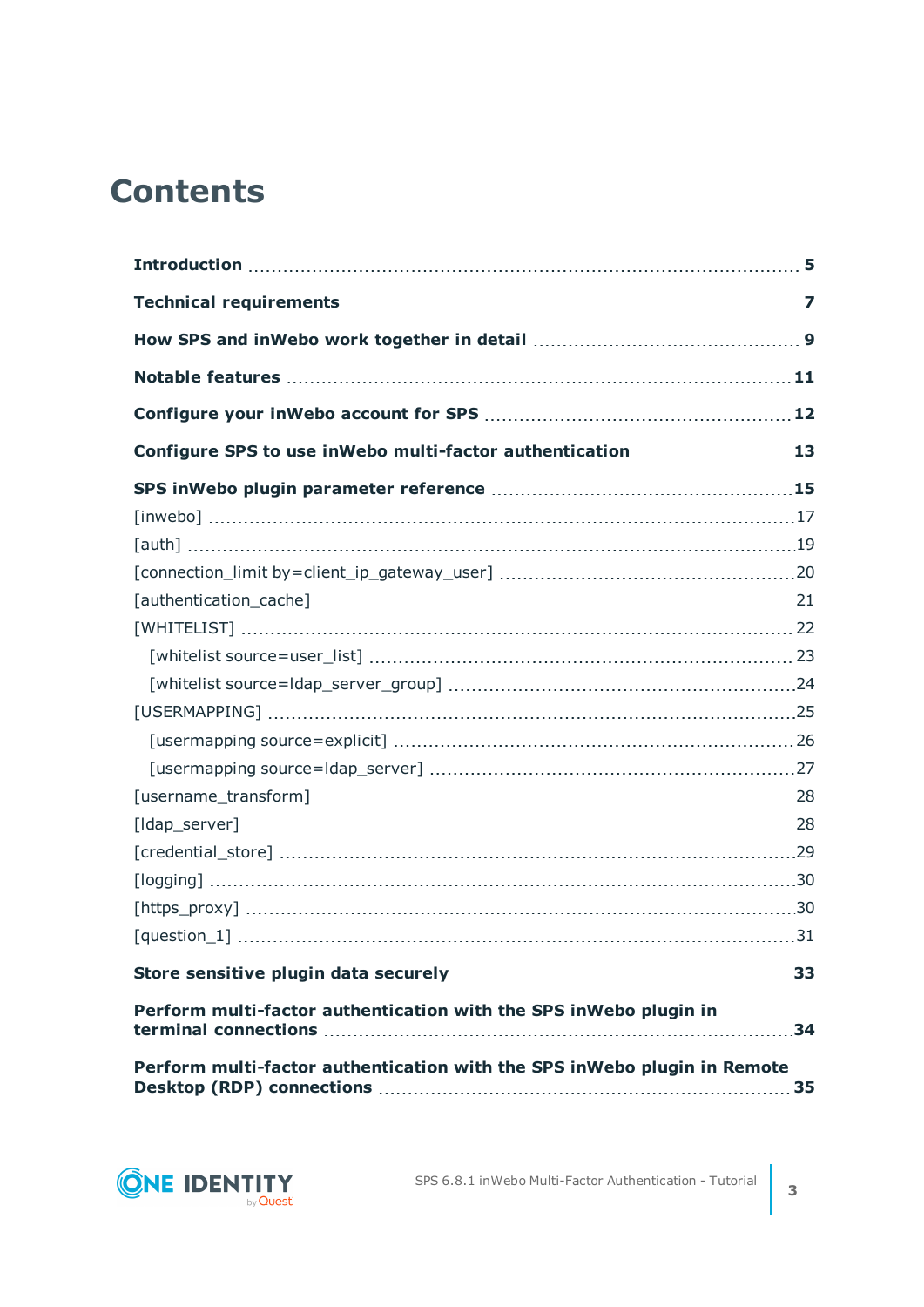| Perform multi-factor authentication with the SPS inWebo plugin in |  |
|-------------------------------------------------------------------|--|
|                                                                   |  |
|                                                                   |  |
|                                                                   |  |

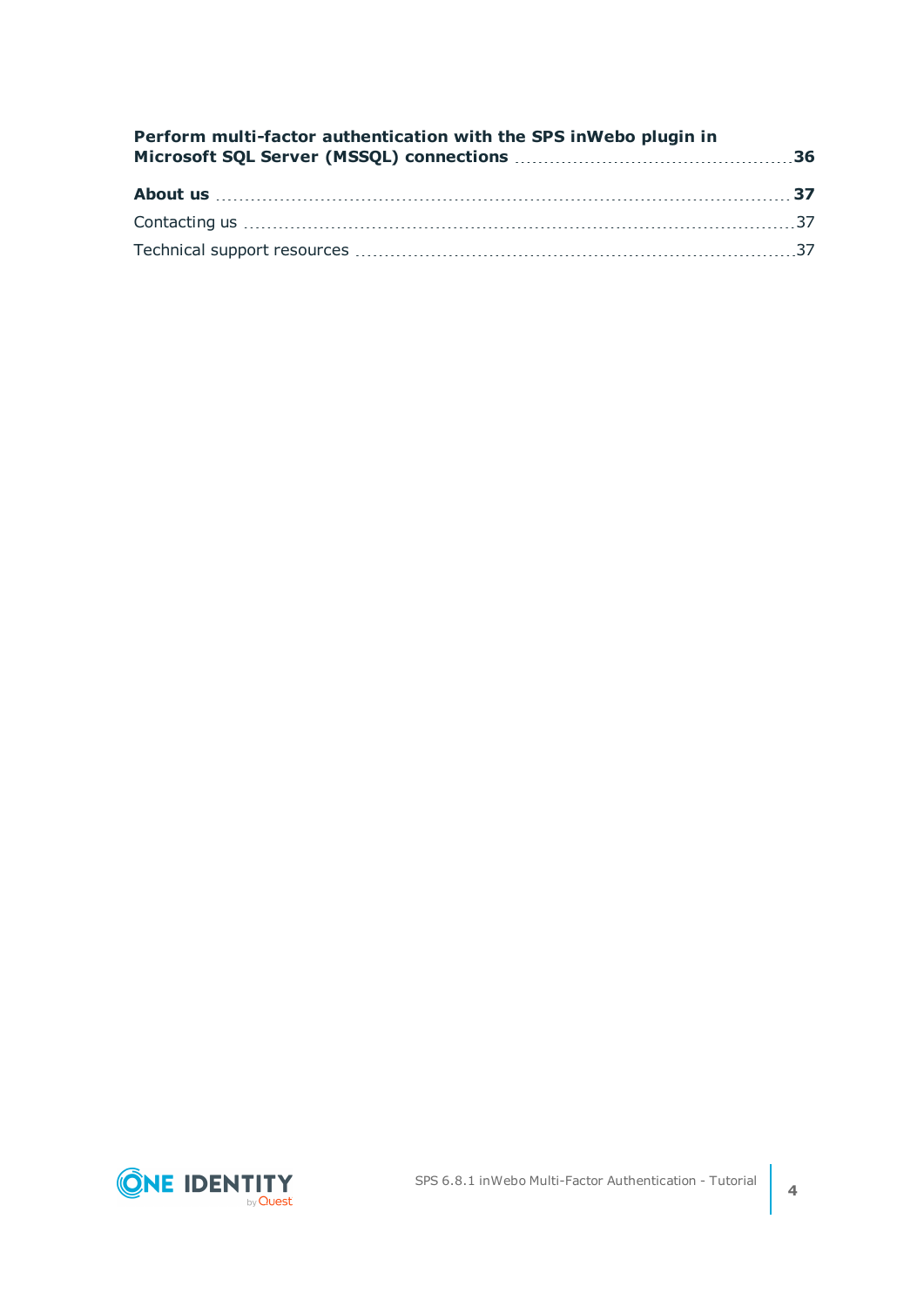# **Introduction**

<span id="page-4-0"></span>This document describes how you can use the services of [inWeboinWebo](https://www.inwebo.com/) to authenticate the sessions of your privileged users with One Identity Safeguard for Privileged Sessions (SPS).

### **One Identity Safeguard for Privileged Sessions:**

One Identity Safeguard for Privileged Sessions (SPS) controls privileged access to remote IT systems, records activities in searchable, movie-like audit trails, and prevents malicious actions. SPS is a quickly deployable enterprise device, completely independent from clients and servers — integrating seamlessly into existing networks. It captures the activity data necessary for user profiling and enables full user session drill down for forensic investigations.

SPS acts as a central authentication gateway, enforcing strong authentication before users access sensitive IT assets. SPS can integrate with remote user directories to resolve the group memberships of users who access nonpublic information. Credentials for accessing information systems can be retrieved transparently from SPS's local Credential Store or a third-party password management system. This method protects the confidentiality of passwords as users can never access them. When used together with inWebo (or another Multi-Factor Authentication (MFA) provider), SPS directs all connections to the authentication tool, and upon successful authentication, it permits the user to access the information system.

### **Integrating inWebo with SPS:**

SPS can interact with your inWebo account and can automatically request strong Multi-Factor Authentication for your privileged users who are accessing the servers and services protected by SPS. When used together with inWebo, SPS prompts the user for a second factor authentication, and upon successful authentication, it permits the user to access the information system.

The integration adds an additional security layer to the gateway authentication performed on SPS. If the inWebo Authenticator App is installed on the user's device (smartphone, notebook, smartwatch, and so on), the user can generate a One-Time Password (OTP) using the device. This will be used for the authentication to the One Identity platform. The one-time password is changed after 60 seconds.

### **Meet compliance requirements**

ISO 27001, ISO 27018, SOC 2, and other regulations and industry standards include authentication-related requirements, (for example, Multi-Factor Authentication (MFA) for accessing production systems, and the logging of all administrative sessions). In addition to other requirements, using SPS and inWebo helps you comply with the following requirements:

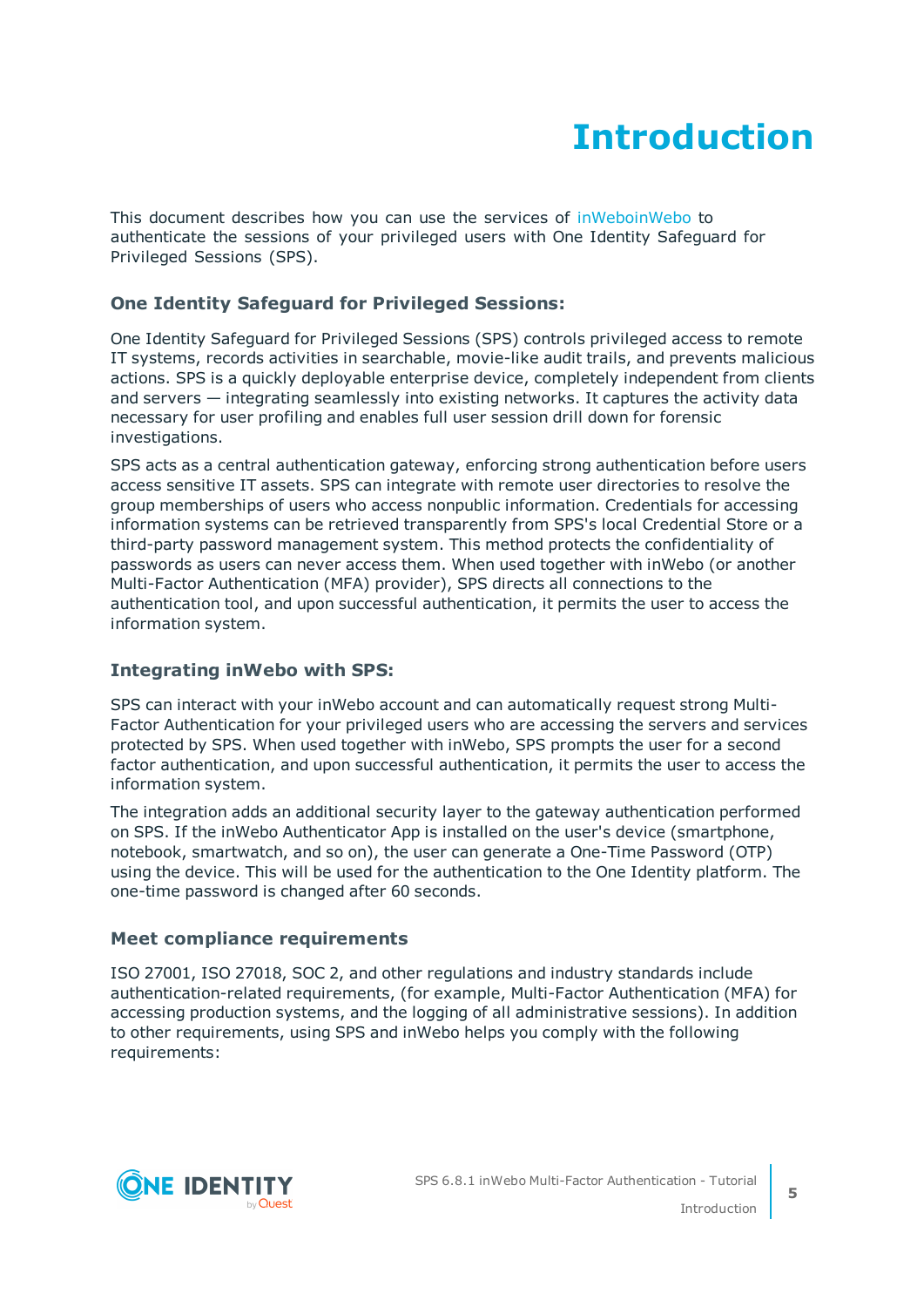- PCI DSS 8.3: Secure all individual non-console administrative access and all remote access to the cardholder data environment (CDE) using MFA.
- PART 500.12 Multi-Factor Authentication: Covered entities are required to apply MFA for:
	- Each individual accessing the covered entity's internal systems.
	- Authorized access to database servers that allow access to nonpublic information.
	- Third parties accessing nonpublic information.
- NIST 800-53 IA-2, Identification and Authentication, network access to privileged accounts: The information system implements MFA for network access to privileged accounts.

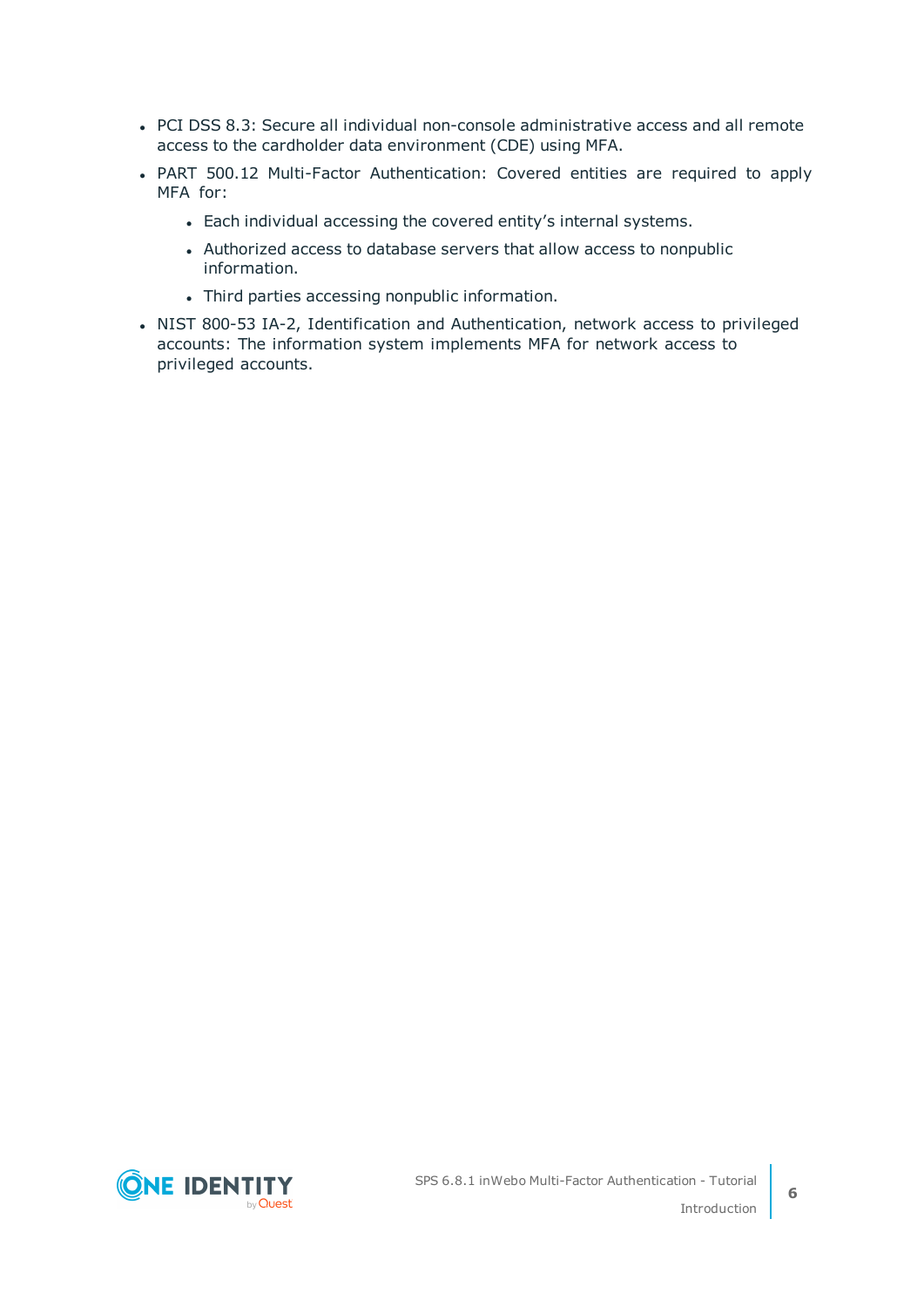# **Technical requirements**

<span id="page-6-0"></span>In order to successfully connect SPS with RADIUS server, you need the following components.

### **In inWebo:**

- A valid inWebo subscription that permits multi-factor authentication.
- Your users must be enrolled in inWebo and their access must be activated.
- The users must install the inWebo Mobile app.

### **In SPS:**

- A One Identity Safeguard for Privileged Sessions appliance (virtual or physical), at least version SPS 5.11.05.11.0.
- A copy of the SPS inWebo Multi-Factor Authentication plugin. This plugin is an Authentication and Authorization (AA) plugin customized to work with the inWebo multi-factor authentication service.
- SPS must be able to access the Internet (at least the services on api.myinwebo.com). Since inWebo is a cloud-based service provider, SPS must be able to access its web services to authorize the user.

The connection also requires the Service ID that is displayed on the inWebo Administration interface under the **Service Users** tab.

Generate and download an X.509 certificate and store it in the credential store:

- 1. In the inWebo Administration interface, navigate to **Secure Sites** and click **Download a new certificate for the API**. Configure the parameters (**Authentication**: Yes, **Provisioning**: No) and click **Download**.
- 2. Decrypt the downloaded X.509 certificate with the following command: openssl rsa -in <certificate-file-name>.crt. Enter the required passphrase. The decrypted part of the certificate is displayed on the console screen.
- 3. Copy the decrypted part from -----BEGIN RSA PRIVATE KEY----- to -----END RSA PRIVATE KEY-----, open the <certificate-file-name>.crt and replace the encrypted part with the copied decrypted part from -----BEGIN ENCRYPTED PRIVATE KEY----- to -----END ENCRYPTED PRIVATE KEY-----.
- Depending on the factor you use to authenticate your users, your users might need Internet access on their cellphones.
- SPS supports AA plugins in the MSSQL, RDP, SSH, and Telnet protocols.
- **.** In RDP, using an AA plugin together with Network Level Authentication in a Connection Policy has the same limitations as using Network Level Authentication without domain membership.

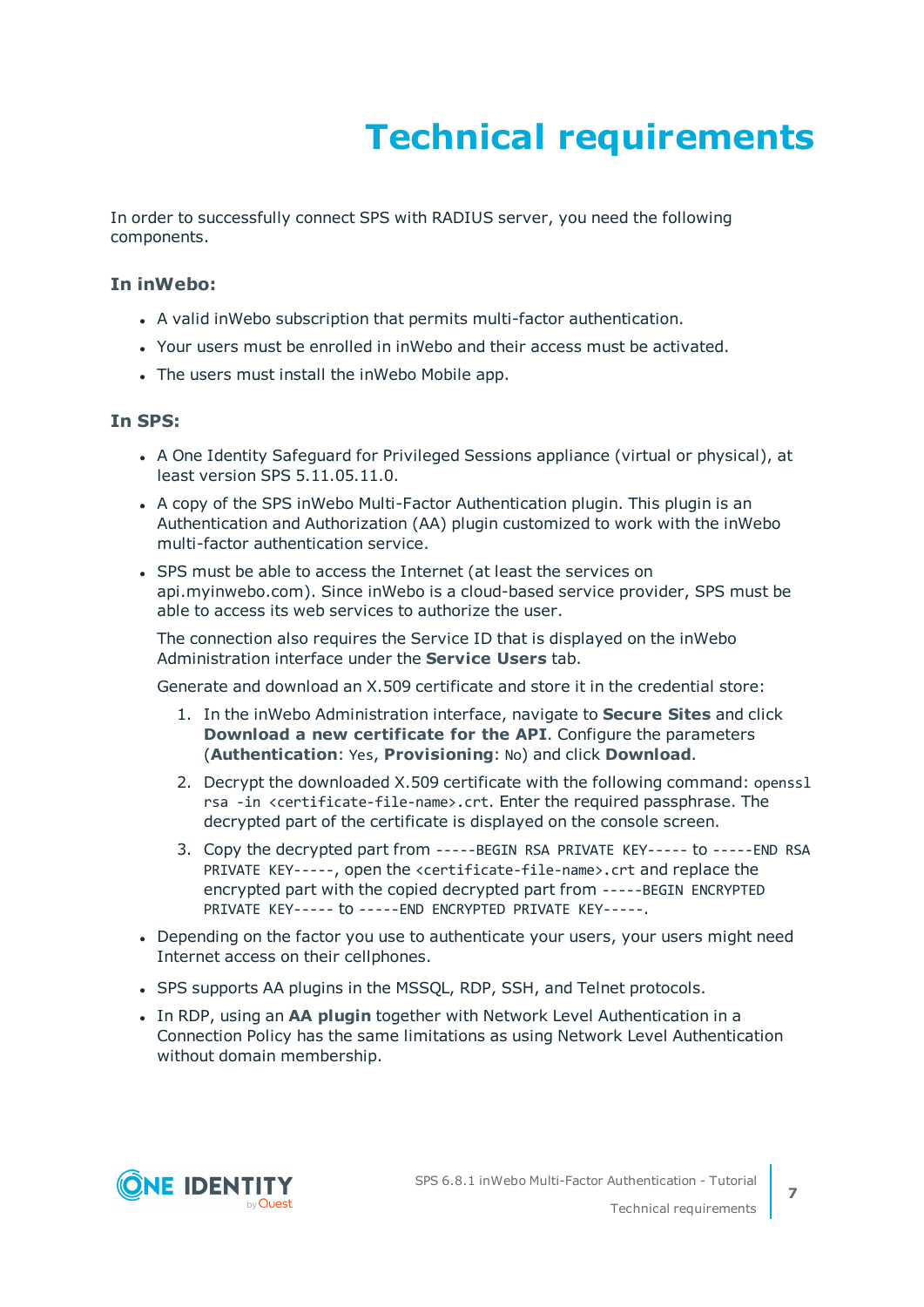**In RDP, using an AA plugin requires TLS-encrypted RDP connections. For details,** see "Enabling [TLS-encryption](https://support.oneidentity.com/technical-documents/safeguard-for-privileged-sessions/6.8.1/administration-guide/rdp-specific-settings/enabling-tls-encryption-for-rdp-connections/) for RDP connections" in the Administration Guide.

### **Availability and support of the plugin**

The SPS inWebo Multi-Factor Authentication plugin is available for download as-is, free of charge to every SPS customer from the InWebo Multi-Factor [Authentication](https://github.com/OneIdentity/safeguard-sessions-plugin-inwebo-mfa/releases) plugin for [Safeguard](https://github.com/OneIdentity/safeguard-sessions-plugin-inwebo-mfa/releases) for Privileged Sessions page. In case you need any customizations or additional features, contact our [Support](https://support.oneidentity.com/one-identity-safeguard-for-privileged-sessions) Team.

### **A** CAUTION:

**Using custom plugins in SPS is recommended only if you are familiar with both Python and SPS. Product support applies only to SPS: that is, until the entry point of the Python code and passing the specified arguments to the Python code. One Identity is not responsible for the quality, resource requirements, or any bugs in the Python code, nor any crashes, service outages, or any other damage caused by the improper use of this feature, unless explicitly stated in a contract with One Identity. If you want to create a custom plugin, contact our [Support](https://support.oneidentity.com/one-identity-safeguard-for-privileged-sessions) Team for details and instructions.**

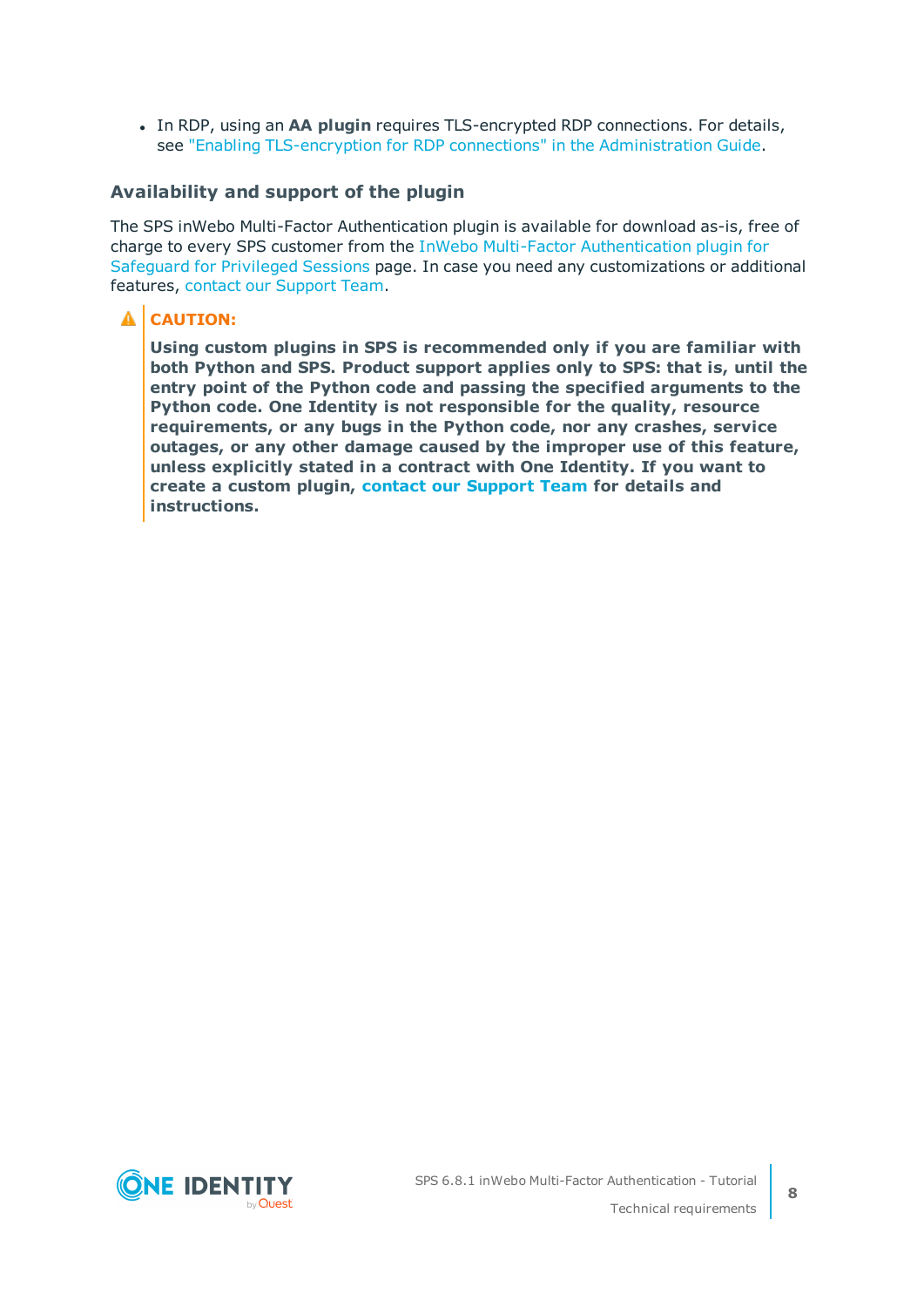# **How SPS and inWebo work together in detail**

<span id="page-8-0"></span>

1. A user attempts to log in to a protected server.

### 2. **Gateway authentication on SPS**

SPS receives the connection request and authenticates the user. SPS can authenticate the user to a number of external user directories, (for example, LDAP, Microsoft Active Directory, or RADIUS). This authentication is the first factor.

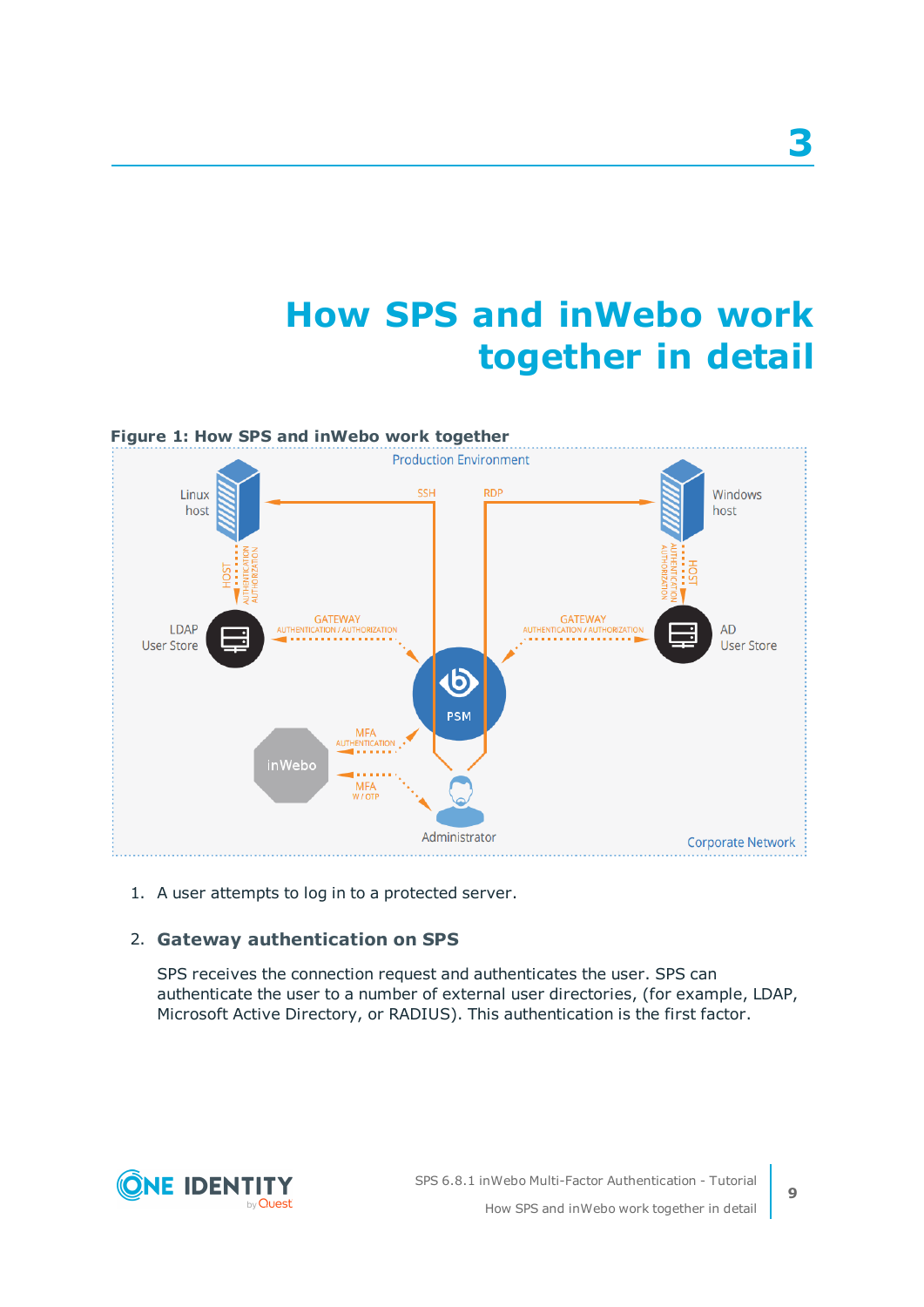### 3. **Check if the user is exempt from multi-factor authentication**

You can configure SPS using whitelists and blacklists to selectively require multifactor authentication for your users, (for example, to create break-glass access for specific users).

- If multi-factor authentication is not required, the user can start working, while SPS records the user's activities. The procedure ends here.
- If multi-factor authentication is required, SPS continues the procedure with the next step.

For details on creating exemption lists, see [\[WHITELIST\]](#page-21-0) on page 22.

### 4. **Determining the external inWebo identity**

If the gateway usernames are different from the external inWebo identities, you must configure the SPS inWebo plugin to map the gateway usernames to the external inWebo identities.

The mapping can be as simple as appending a domain name to the gateway username, or you can query an LDAP or Microsoft Active Directory server.

For details, see [\[USERMAPPING\]](#page-24-0) on page 25.

### 5. **Outband authentication on inWebo**

If gateway authentication is successful, SPS connects the inWebo server to check which authentication factors are available for the user. Then SPS requests the second authentication factor from the user.

- For OTP-like authentication factors, SPS requests the OTP from the user, and sends it to the inWebo server for verification.
- For the inWebo push notification factor, SPS asks the inWebo server to check if the user successfully authenticated on the inWebo server.
- 6. If multi-factor authentication is successful, the user can start working, while SPS records the user's activities. (Optionally, SPS can retrieve credentials from a local or external Credential Store or password vault, and perform authentication on the server with credentials that are not known to the user.)
- 7. If the user opens a new session within a short period, they can do so without having to perform multi-factor authentication again. After this configurable grace period expires, the user must perform multi-factor authentication to open the next session.

For details, see [\[authentication\\_cache\]](#page-20-0) on page 21.

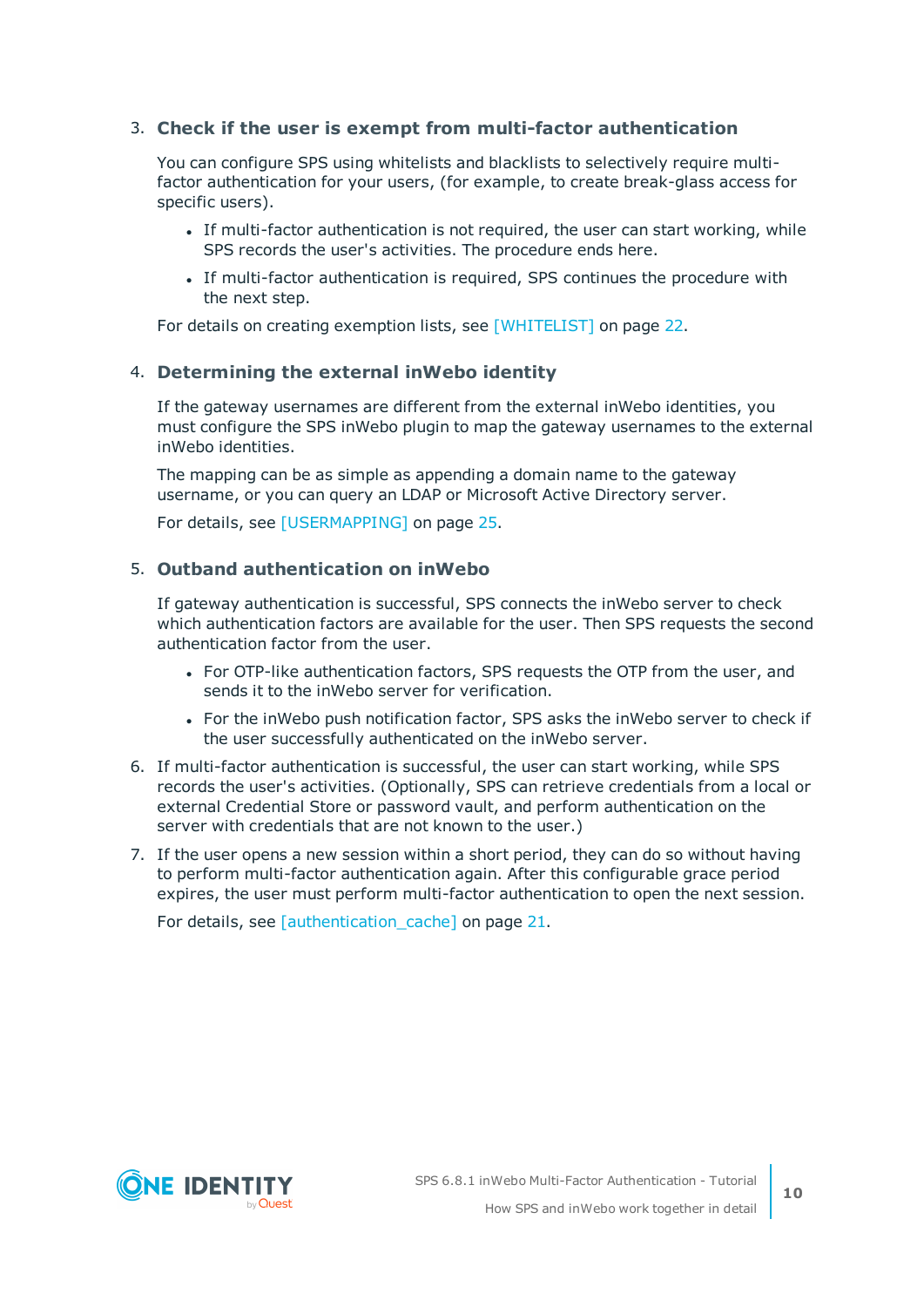## **Notable features**

<span id="page-10-0"></span>This section contains the notable features of this plugin.

- To map the gateway usernames to the external inWebo identities if the gateway usernames are different from the inWebo usernames, configure the [\[USERMAPPING\]](#page-24-0) on [page](#page-24-0) 25 section of the plugin.
- The [\[WHITELIST\]](#page-21-0) on page 22 section allows configuring authentication whitelists and blacklists for example to create break-glass access for specific users to allow them to bypass inWebo authentication.
- The *[authentication cache]* on page 21 section contains the settings that determine how soon after performing a inWebo authentication must the user repeat the authentication when opening a new session.
- The [connection\_limit [by=client\\_ip\\_gateway\\_user\]](#page-19-0) on page 20 section contains the options related to limiting parallel sessions.

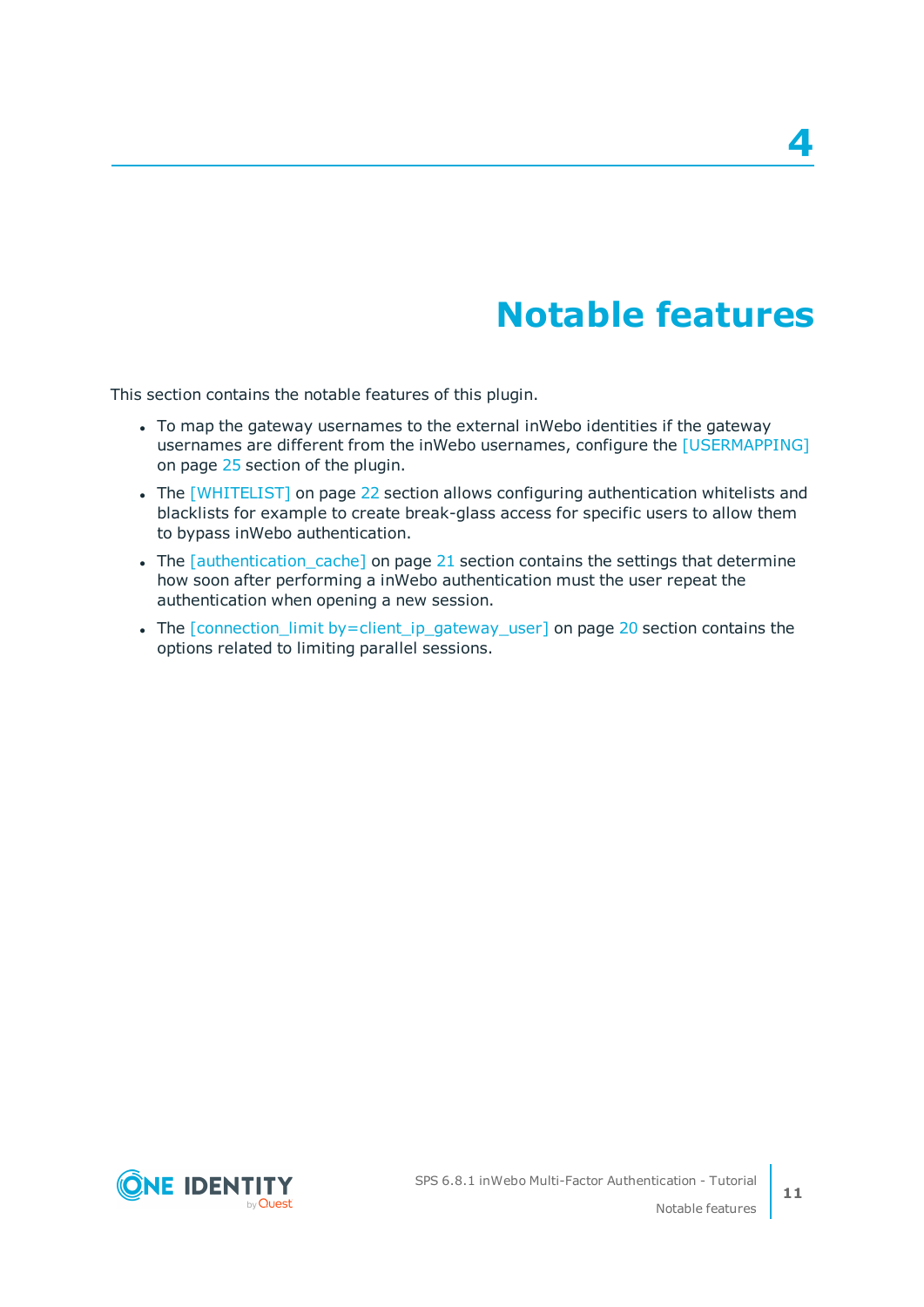# <span id="page-11-0"></span>**Configure your inWebo account for SPS**

### **Prerequisites:**

- Administrator access to your inWebo account.
- Make sure that you have all the required components listed in [Technical](#page-6-0) [requirements](#page-6-0).

### 1. **Add users to your inWebo account.**

The users you want to authenticate with SPS must have an activated account in inWebo. For details on adding or importing your users, see Start [provisioning](https://inwebo.atlassian.net/wiki/spaces/DOCS/pages/1686723/Getting+Started+with+inWebo#GettingStartedwithinWebo-Startprovisioningyourusersonourplatform) your users on our [platform](https://inwebo.atlassian.net/wiki/spaces/DOCS/pages/1686723/Getting+Started+with+inWebo#GettingStartedwithinWebo-Startprovisioningyourusersonourplatform) in the inWebo documentation.

### 2. **Enable Multi-factor Authentication (MFA) for your organization.**

Optionally, you can create a Multi-factor Policy in inWebo to enable MFA only for the group of users who you want to authenticate with SPS.

For details, see 2-Step Multi-Factor [Authentication](https://inwebo.atlassian.net/wiki/spaces/DOCS/pages/1698037/Authentication) using a Push request to a [Smartphone](https://inwebo.atlassian.net/wiki/spaces/DOCS/pages/1698037/Authentication) in the inWebo documentation.

### 3. **Create an API token.**

Navigate to *Admin > API > Tokens*, click *Create Token*, and save it.

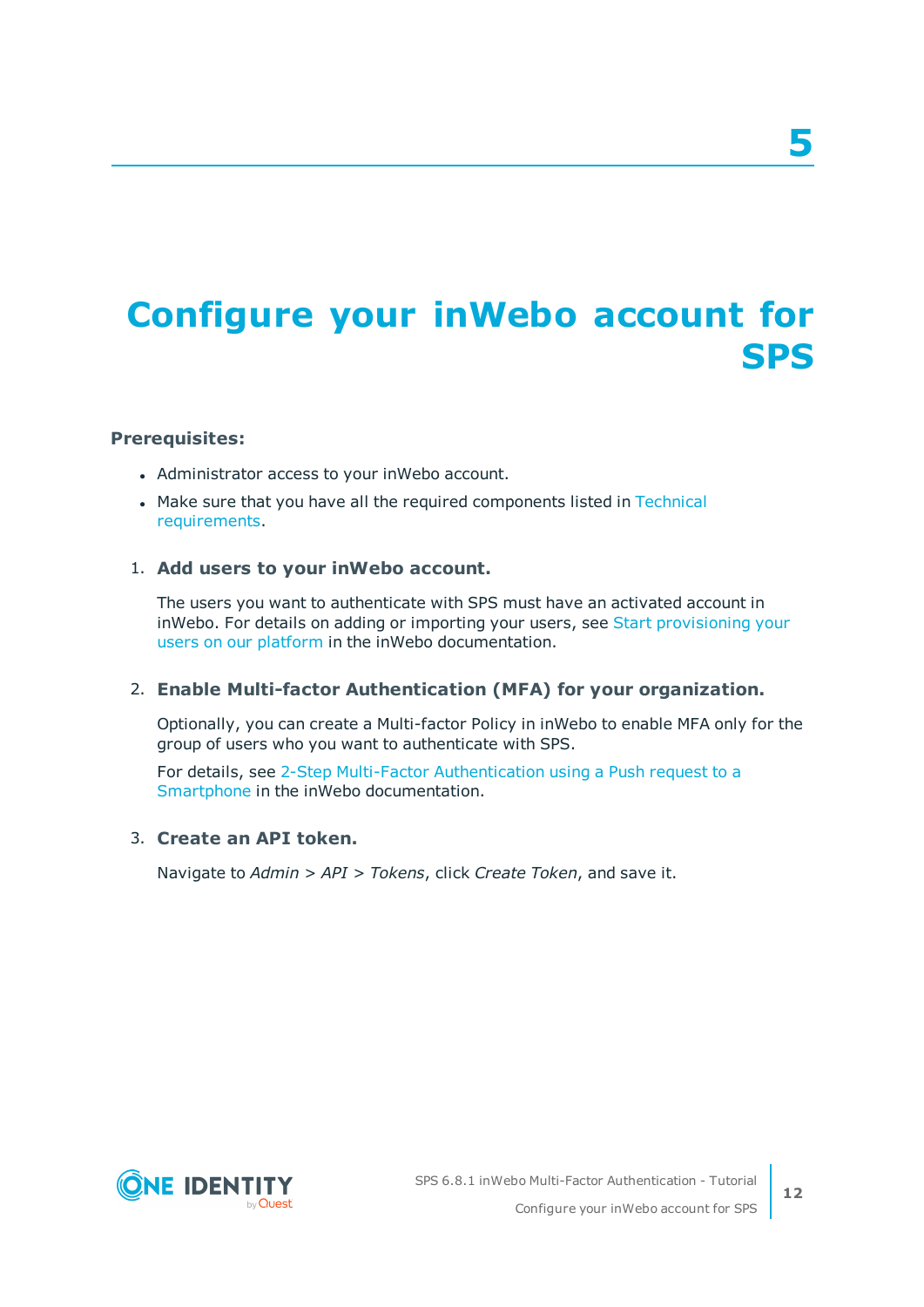# <span id="page-12-0"></span>**Configure SPS to use inWebo multifactor authentication**

### **Prerequisites:**

• Your inWebo API token.

### **A** CAUTION:

**According to the current inWebo policies, your API token expires if it is not used for 30 days. Make sure that you use it regularly, because SPS will reject your sessions if the API token is expired.**

- Administrator access to SPS.
- Make sure that you have all the required components listed in [Technical](#page-6-0) [requirements](#page-6-0).

### *To configure SPS to use inWebo multi-factor authentication*

### 1. **Download the SPS inWebo plugin**

SPS customers can [download](https://github.com/OneIdentity/safeguard-sessions-plugin-inwebo-mfa/releases) the official plugin from GitHub.

### 2. **Upload the plugin to SPS**

Upload the plugin to SPS. For details, see "Using a custom [Authentication](https://support.oneidentity.com/technical-documents/safeguard-for-privileged-sessions/6.8.1/administration-guide/advanced-authentication-and-authorization-techniques/integrating-external-authentication-and-authorization-systems/using-a-custom-authentication-and-authorization-plugin-to-authenticate-on-the-target-hosts/) and Authorization plugin to authenticate on the target hosts" in the [Administration](https://support.oneidentity.com/technical-documents/safeguard-for-privileged-sessions/6.8.1/administration-guide/advanced-authentication-and-authorization-techniques/integrating-external-authentication-and-authorization-systems/using-a-custom-authentication-and-authorization-plugin-to-authenticate-on-the-target-hosts/) Guide.

### 3. **Configure the plugin on SPS**

The plugin includes a default configuration file, which is an ini-style configuration file with sections and name=value pairs. You can edit it on the **Policies > AA Plugin Configurations** page of the SPS web interface.

- a. Configure the usermapping settings if needed. SPS must find out which inWebo user belongs to the username of the authenticated connection. For that, it can query your LDAP/Microsoft Active Directory server. For details, see [\[USERMAPPING\].](#page-24-0)
- b. Configure other parameters of your plugin as needed for your environment. For details, see SPS inWebo plugin [parameter](#page-14-0) reference.

### 4. **Configure a Connection policy and test it**

Configure a Connection policy on SPS. In the **AA plugin** field of the Connection policy, select the SPS inWebo plugin you configured in the previous step, then start a session to test it. For details on how a user can perform multi-factor authentication,

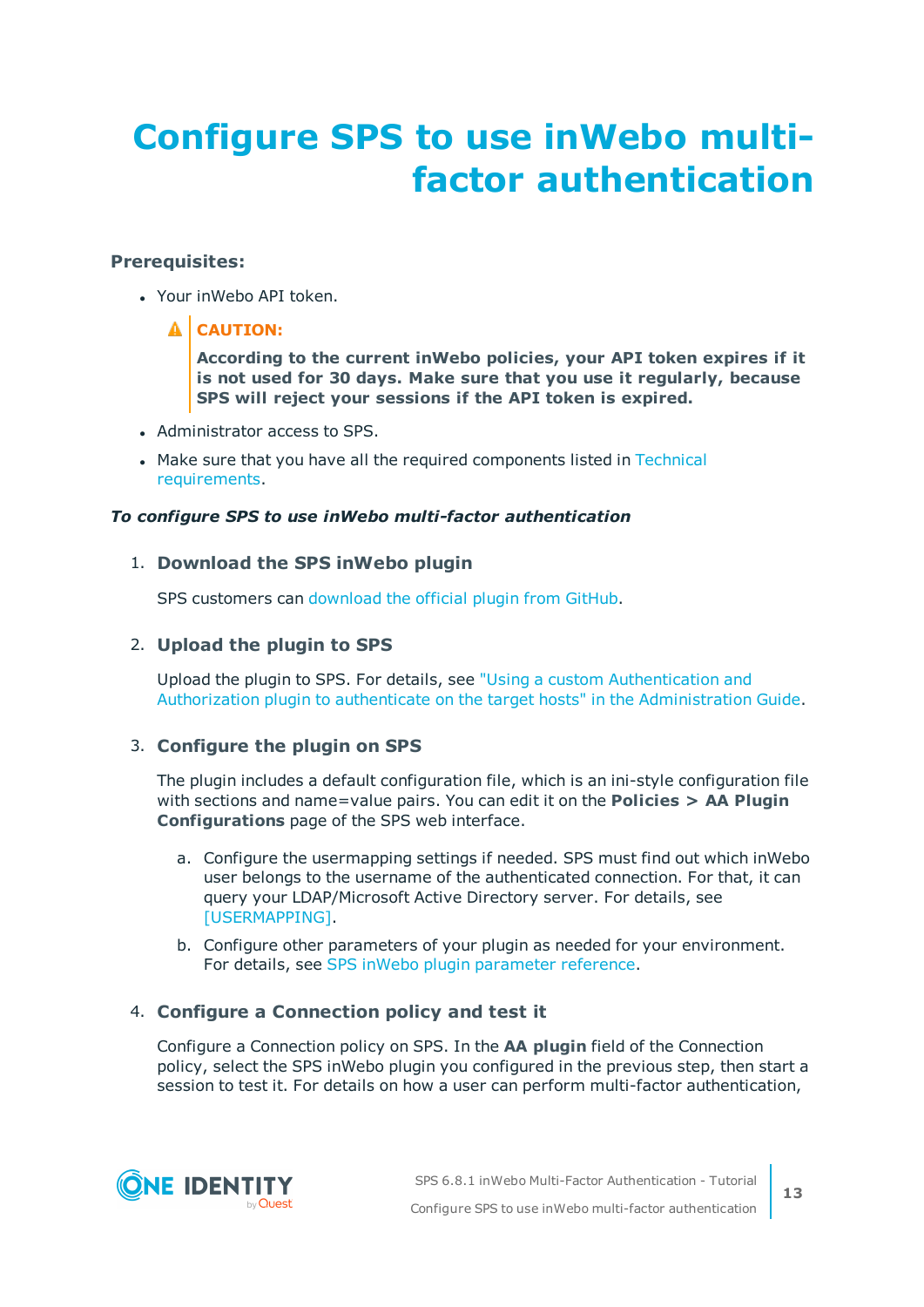see Perform multi-factor [authentication](#page-33-0) with the SPS inWebo plugin in terminal [connections](#page-33-0) and Perform multi-factor [authentication](#page-34-0) with the SPS inWebo plugin in Remote Desktop (RDP) [connections.](#page-34-0)

### **A** CAUTION:

**According to the current inWebo policies, your API token expires if it is not used for 30 days. Make sure that you use it regularly, because SPS will reject your sessions if the API token is expired.**

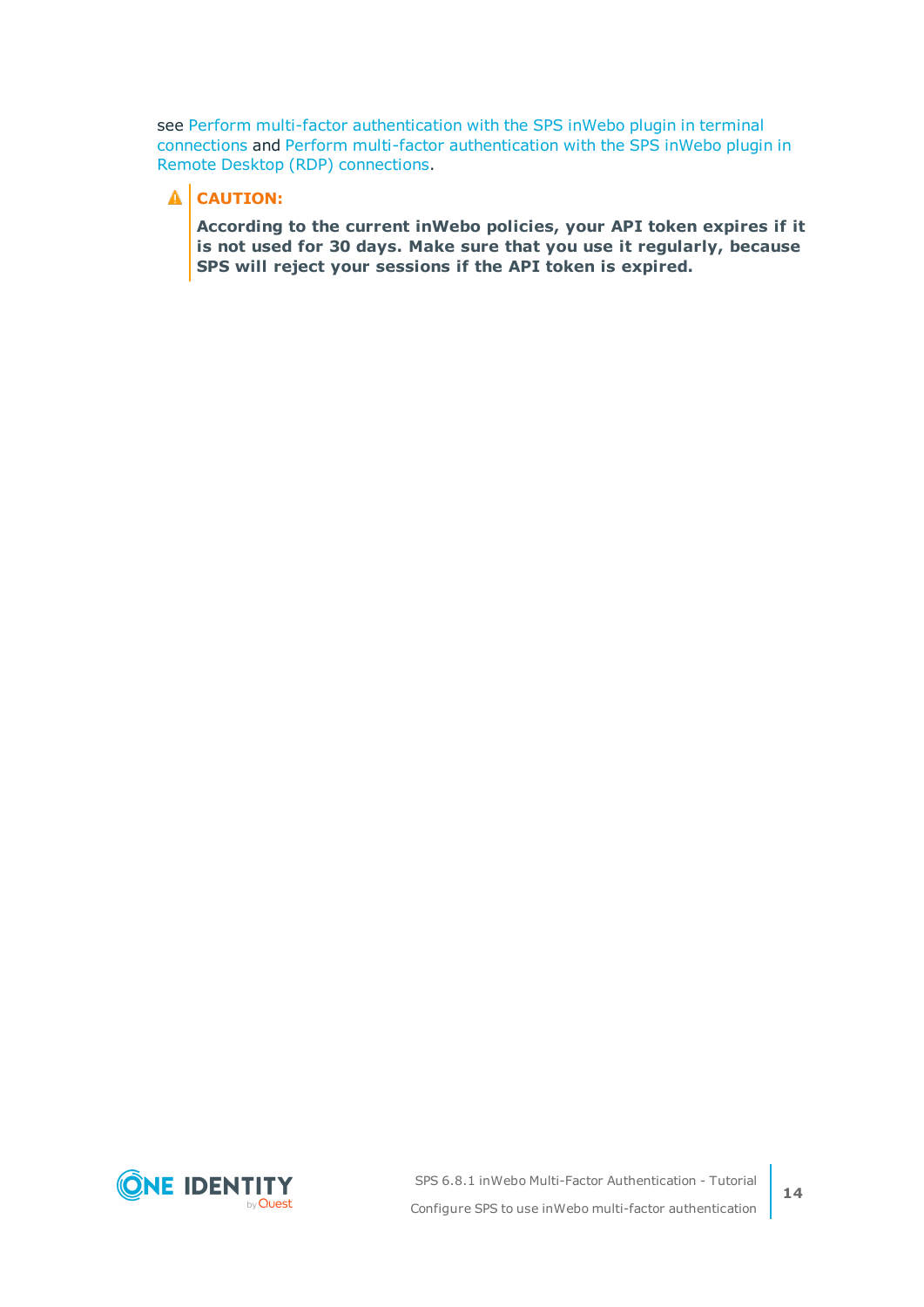## <span id="page-14-0"></span>**SPS inWebo plugin parameter reference**

This section describes the available options of the SPS inWebo plugin.

The plugin uses an ini-style configuration file with sections and name=value pairs. This format consists of sections, led by a [section] header and followed by name=value entries. Note that the leading whitespace is removed from values. The values can contain format strings, which refer to other values in the same section. For example, the following section would resolve the %(dir)s value to the value of the dir entry (/var in this case).

[section name] dirname=%(dir)s/mydirectory dir=/var

All reference expansions are done on demand. Lines beginning with # or ; are ignored and may be used to provide comments.

You can edit the configuration file from the SPS web interface. The following code snippet is a sample configuration file.

```
[inwebo]
service_id=<your-inWebo-service-ID>
api_url=https://api.myinwebo.com/FS/
client cert=$
timeout=60
http_socket_timeout=10
rest poll interval=1
ignore_conn_err=no
```
[auth] prompt=Press Enter for push notification or type one-time password: disable\_echo=yes

```
[connection_limit by=client_ip_gateway_user]
limit=0
```
[authentication\_cache]

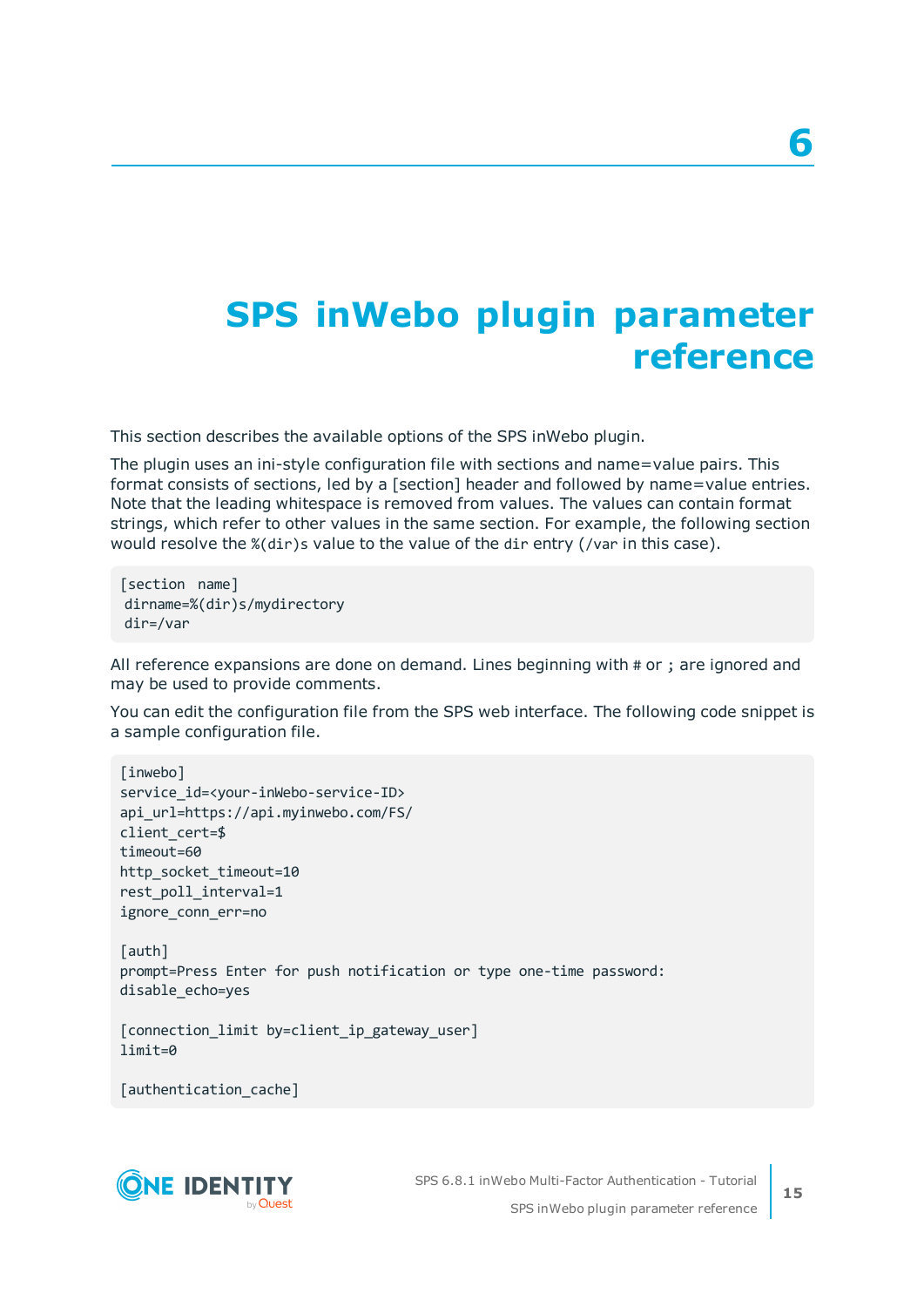```
soft_timeout=15
hard timeout=90
conn_limit=5
######[WHITELIST]######
[whitelist source=user list]
name=<name-of-user-list-policy>
[whitelist source=ldap server group]
allow=no_user
except=<group-1>,<group-2>
######[USERMAPPING]######
[usermapping source=explicit]
<user-name-1>=<id-1>
<user-name-2>=<id-2>
[usermapping source=ldap_server]
user attribute=description
[username_transform]
append domain=<domain-without-@-character>
[ldap_server]
name=<name-of-LDAP-server-policy>
[credential_store]
name=<name-of-credential-store-policy-that-hosts-sensitive-data>
[logging]
log_level=info
[https_proxy]
server=<proxy-server-name-or-ip>
port=3128
[question_1]
key=<name-of-name-value-pair>
prompt=<the-question-itself-in-text>
disable_echo=No
```
[question\_2]...

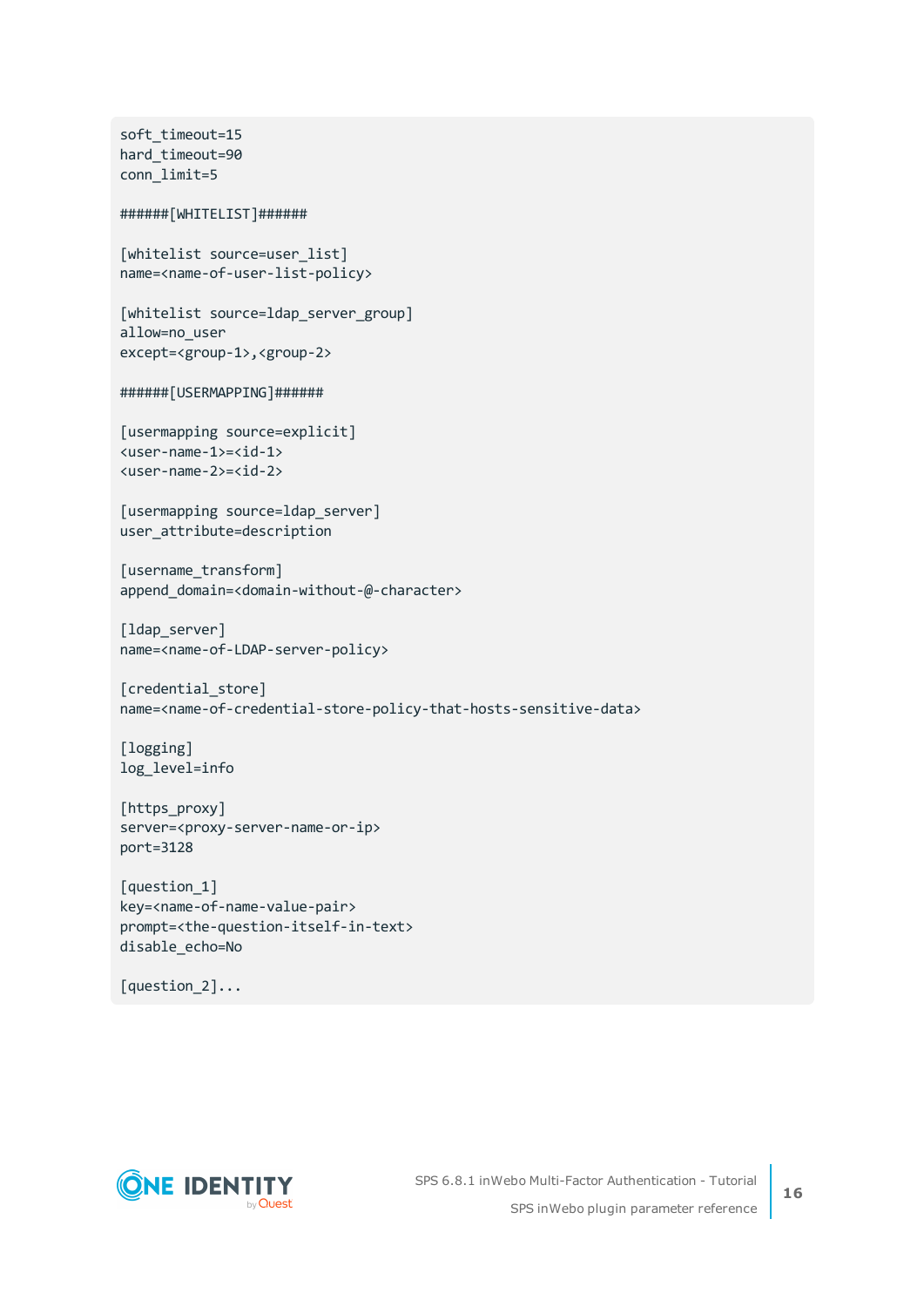# <span id="page-16-0"></span>**[inwebo]**

This section contains the options related to your inWebo account.

```
[inwebo]
service_id=<your-inWebo-service-ID>
api_url=https://api.myinwebo.com/FS/
# Do NOT use client cert in production
; client_cert:
http_socket_timeout=5
ignore conn err=Yes
rest_poll_interval=1
timeout=25
```
### **service\_id**

| Type:     | string |
|-----------|--------|
| Required: | yes    |
| Default:  | N/A    |

*Description:* For SPS to be able to communicate with the inWebo server, a service ID is required. It is displayed on the inWebo Administration interface under the **Service Users** tab.

### **api\_url**

| Type:     | string |
|-----------|--------|
| Required: | yes    |
| Default:  | N/A    |

*Description:* The URL where the inWebo server can be accessed. Usually you can use the default value:

api\_url=https://api.myinwebo.com/FS/

To override the access URL for the inWebo API, change the value.

### **client\_cert**

Type: which is a string string to the string string string in the string string  $\sim$ 



SPS 6.8.1 inWebo Multi-Factor Authentication - Tutorial SPS inWebo plugin parameter reference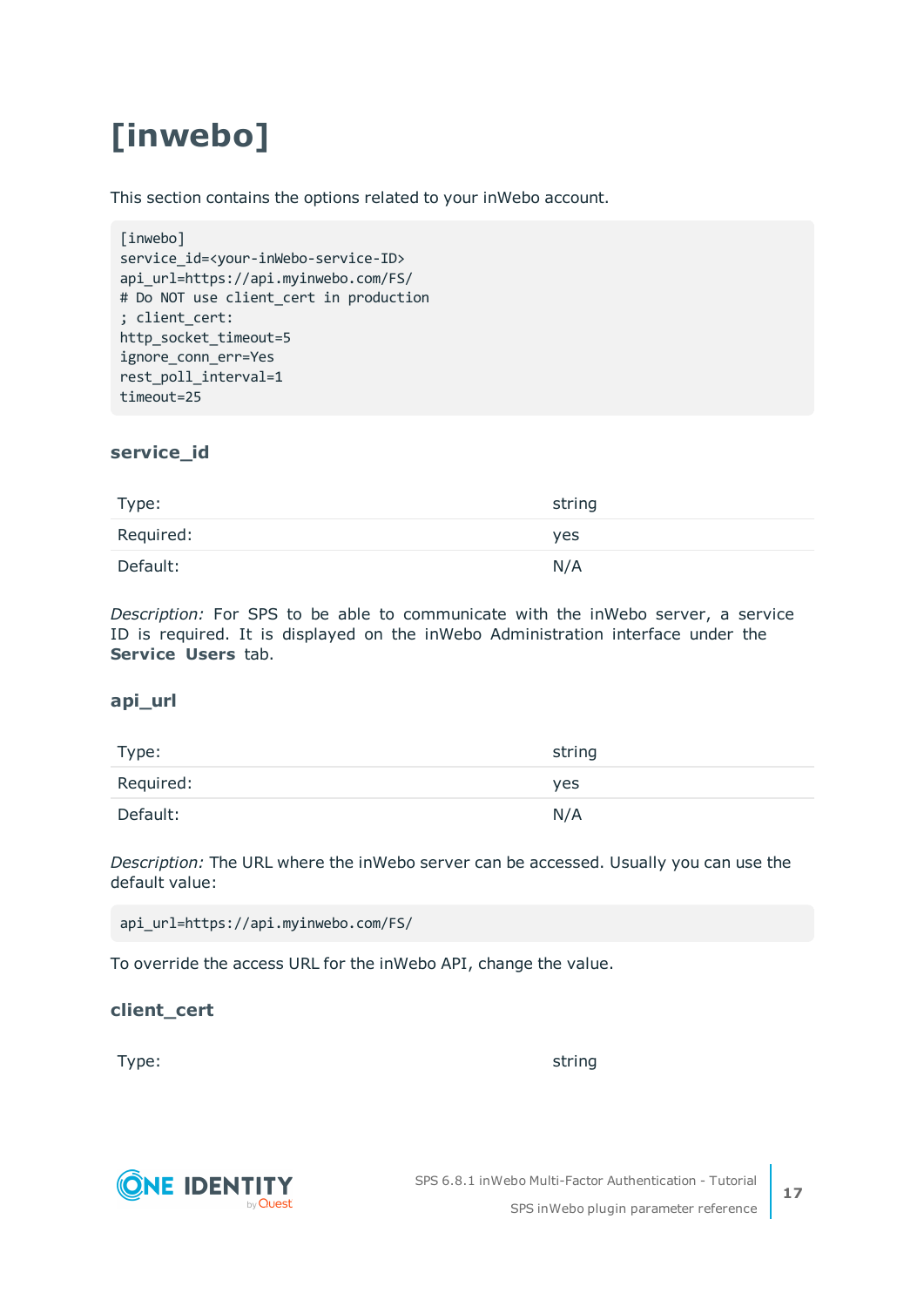| Required: | yes |
|-----------|-----|
| Default:  | N/A |

### **A** CAUTION:

**This parameter contains sensitive data. Make sure to store this data in your local Credential Store. Type the \$ value for this parameter in production.**

**For details, see Store [sensitive](#page-32-0) plugin data securely.**

**Only enter a value different than \$ for this parameter in the configuration for testing purposes in a secure, non-production environment.**

*Description:* For SPS to be able to communicate with the inWebo server, an unencrypted key is required. A certificate is generated by inWebo, which you have to store in the credential store of SPS. The X.509 certificate and the private key either has to be uploaded to SPS or copied into the configuration file. If you want to copy the X.509 certificate and the private key in PEM format inline, insert a whitespace before every line for both the certificate and the private key so that the configuration parser considers it a single value.

For details on using a local Credential Store to host this data, read Store [sensitive](#page-32-0) plugin data [securely](#page-32-0).

1. In the inWebo Administration interface, navigate to **Secure Sites** and click **Download a new certificate for the API**. Configure the parameters (**Authentication**: Yes, **Provisioning**: No) and click **Download**.

Decrypt the downloaded X.509 certificate with the following command: openssl rsa in <certificate-file-name>.crt. Enter the required passphrase. The decrypted part of the certificate is displayed on the console screen.

Copy the decrypted part from -----BEGIN RSA PRIVATE KEY----- to -----END RSA PRIVATE KEY-----, open the <certificate-file-name>.crt and replace the encrypted part with the copied decrypted part from -----BEGIN ENCRYPTED PRIVATE KEY----- to - ----END ENCRYPTED PRIVATE KEY-----.

### **timeout**

| Type:     | integer [seconds] |
|-----------|-------------------|
| Required: | no                |
| Default:  | 60                |

*Description:* How long an HTTP request can take during the communication with the inWebo server.

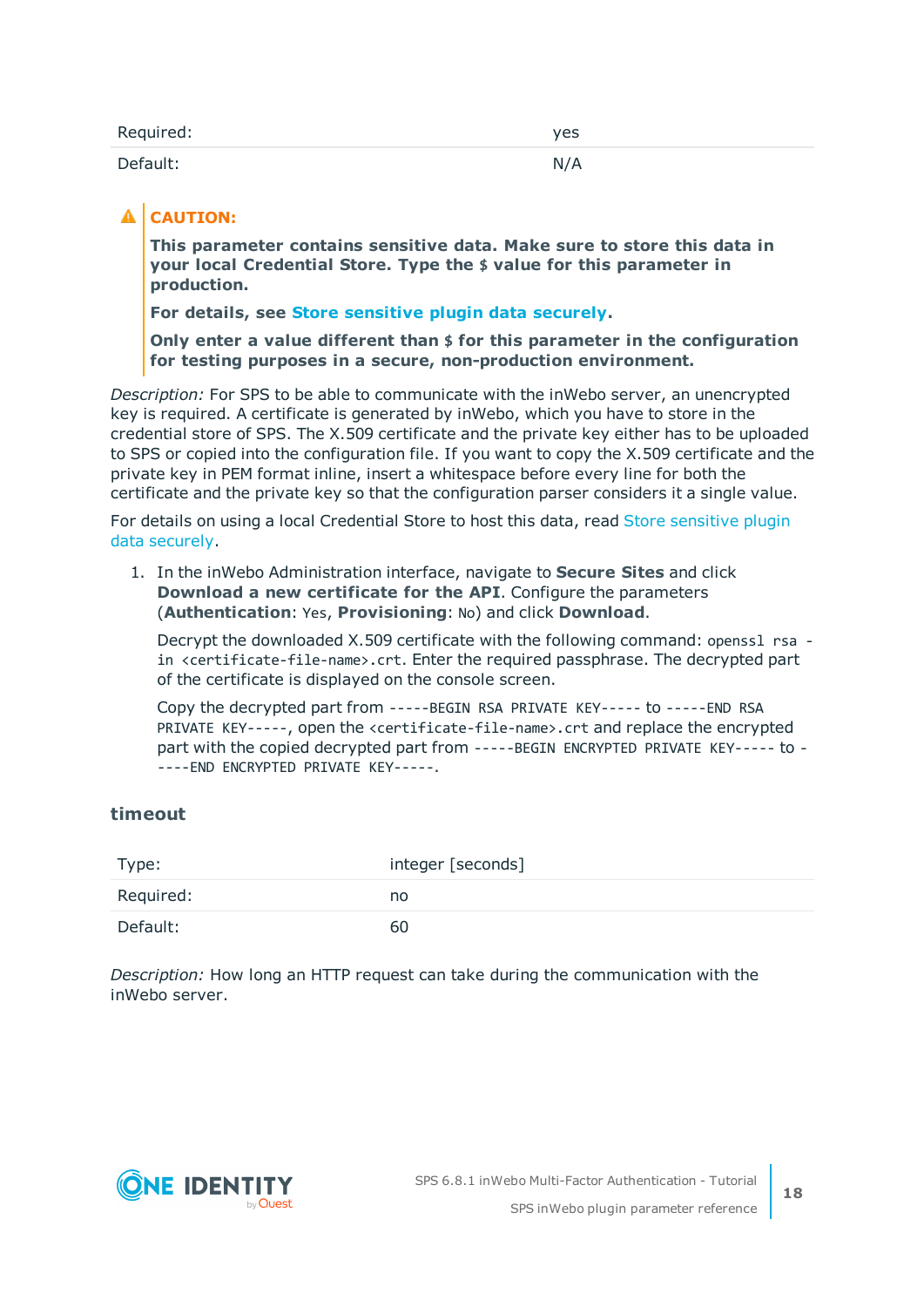### **http\_socket\_timeout**

| Type:     | integer [seconds] |
|-----------|-------------------|
| Required: | no                |
| Default:  | 10                |

*Description:* How long the plugin waits for an approval when using the inWebo push notification factor. This option sets the timeframe (measured from the user initiating the connection to SPS) within which SPS must receive the approval from the inWebo server. SPS [periodically](#page-14-0) asks the inWebo server to check if the user successfully authenticated on the inWebo server.

### **rest\_poll\_interval**

| Type:     | integer [seconds] |
|-----------|-------------------|
| Required: | no                |
| Default:  |                   |

*Description:* How often the plugin checks the inWebo server to see if the push notification was successful. Note that SPS rejects the connection of the user if it does not receive an approval for the push notification within the period set in [http\\_socket\\_timeout](#page-14-0).

### **ignore\_conn\_err**

| Type:     | yes   no |
|-----------|----------|
| Required: | no       |
| Default:  | no       |

*Description:* Determines how to handle the sessions if the inWebo service is not available. If set to yes, the plugin assumes that the user successfully authenticated even if the plugin cannot access inWebo to verify this.

### **A** CAUTION:

**Enabling this option allows the users to bypass multi-factor authentication if SPS cannot access the inWebo service for any reason, for example, a network configuration error in your environment.**

## <span id="page-18-0"></span>**[auth]**

This section contains the options related to authentication.

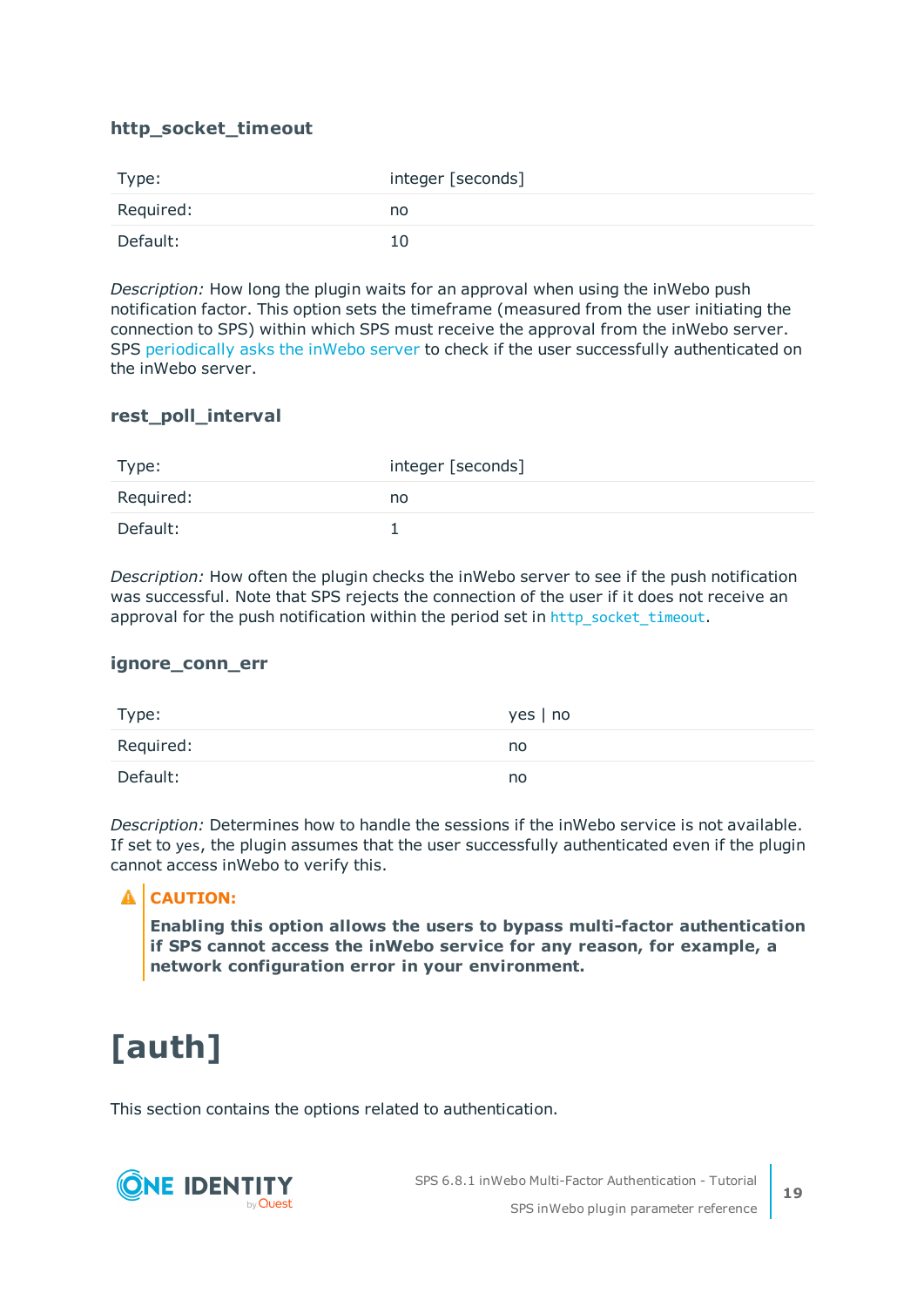### **Declaration**

[auth] prompt=Press Enter for push notification or type one-time password: disable\_echo=yes

### **prompt**

| Type:     | string                                                       |
|-----------|--------------------------------------------------------------|
| Required: | no                                                           |
| Default:  | Press Enter for push notification or type one-time password: |

*Description:* SPS displays this text to the user in a terminal connection to request an OTP interactively. The text is displayed only if the user uses an OTP-like factor, and does not send the OTP in the connection request.

### **disable\_echo**

| Type:     | boolean (yes no) |
|-----------|------------------|
| Required: | no               |
| Default:  | no               |

*Description:* For better security, you can hide the characters (OTP or password) that the user types after the prompt. To hide the characters (replace them with asterisks), set disable\_echo to yes.

## <span id="page-19-0"></span>**[connection\_limit by=client\_ip\_ gateway\_user]**

This section contains the options related to limiting parallel sessions.

### **Declaration**

```
[connection_limit by=client_ip_gateway_user]
limit=0
```
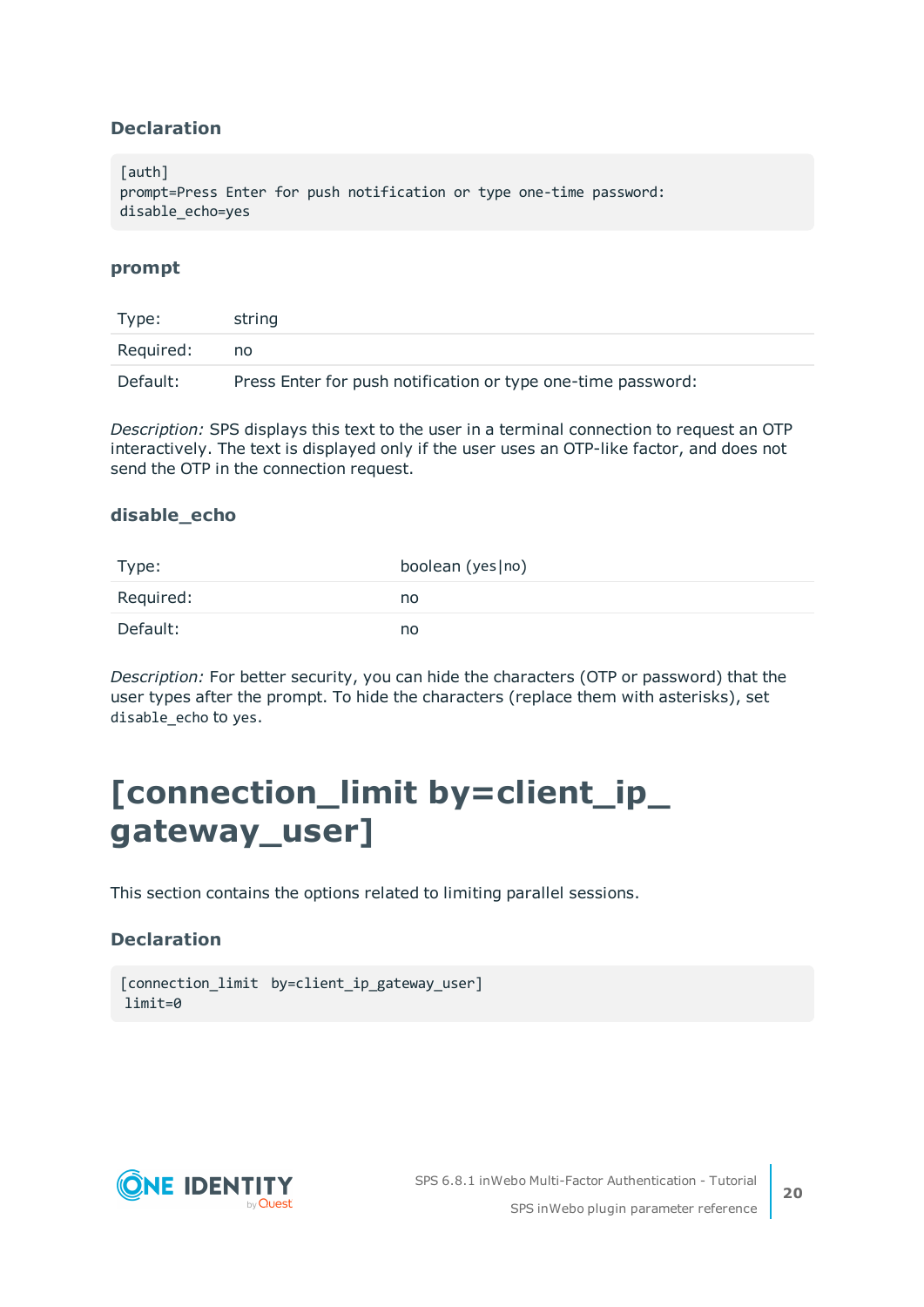### **limit**

| Type:     | integer |
|-----------|---------|
| Required: | no      |
| Default:  | O       |

*Description:* To limit the number of parallel sessions the gateway user can start from a given client IP address, configure limit. For an unlimited number of sessions, type 0.

## <span id="page-20-0"></span>**[authentication\_cache]**

This section contains the settings that determine how soon after performing a 2FA/MFA authentication the user must repeat the authentication when opening a new session.

After the first inWebo authentication of the user, SPS will not request a new inWebo authentication from the user as long as the new authentications happen within soft timeout seconds from each other. After the hard timeout expires (measured from the first inWebo login of the user), SPS will request a new inWebo authentication.

In other words, after opening the first session and authenticating on inWebo, the user can keep opening other sessions without having to authenticate again on inWebo as long as the time between opening any two sessions is less than soft timeout, but must authenticate on inWebo if hard timeout expires.



### **Declaration**

[authentication\_cache] soft\_timeout=15 hard timeout=90 conn\_limit=5

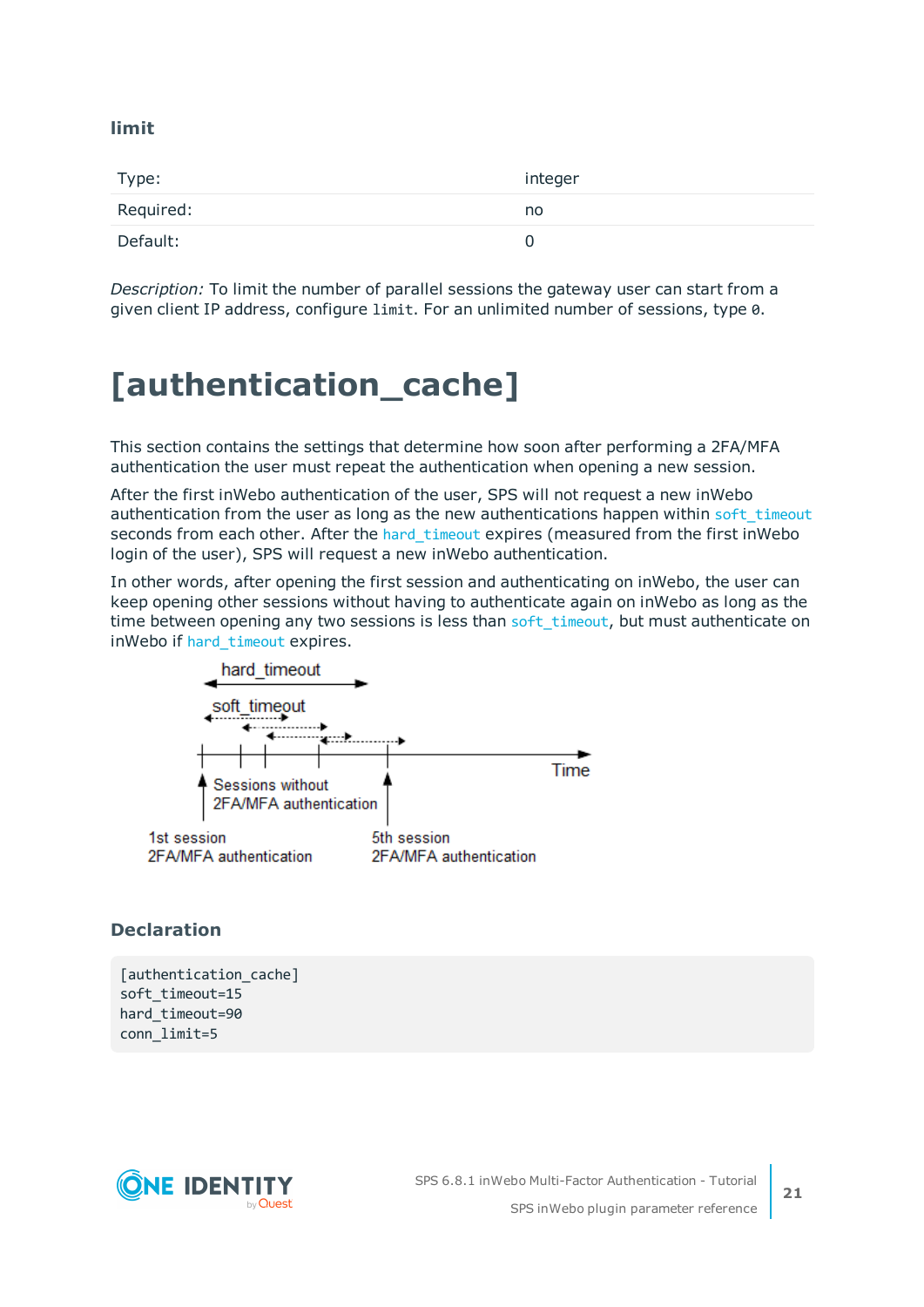### <span id="page-21-1"></span>**soft\_timeout**

| Type:     | integer [in seconds]     |
|-----------|--------------------------|
| Required: | yes, if you want caching |
| Default:  | N/A                      |

*Description:* The time in seconds after which the SPS plugin requires a new inWebo authentication for the next new session of the user, unless the user successfully authenticates another session within this period.

### <span id="page-21-2"></span>**hard\_timeout**

| Type:     | integer [in seconds]     |
|-----------|--------------------------|
| Required: | yes, if you want caching |
| Default:  | N/A                      |

*Description:* The time in seconds after which the SPS plugin requires a new inWebo authentication for the next new session of the user. The time is measured from the last inWebo authentication of the user.

### **conn\_limit**

Type: integer [number of]

*Description:* The cache can be used conn\_limit times without multi-factor authentication. If the number of logins exceeds this number, the plugin will request multi-factor authentication again. If this parameter is not set, the number of logins from cache are unlimited.

## <span id="page-21-0"></span>**[WHITELIST]**

Having to perform multi-factor authentication to a remote server every time the user opens a session can be tedious and inconvenient for the users, and can impact their productivity. SPS offers the following methods to solve this problem:

- In SPS, the Connection policy determines the type of authentication required to access a server. If you do not need multi-factor authentication for accessing specific servers, configure your Connection policies accordingly.
- If the user opens a new session within a short period, they can do so without having to perform multi-factor authentication. After this configurable grace period expires,

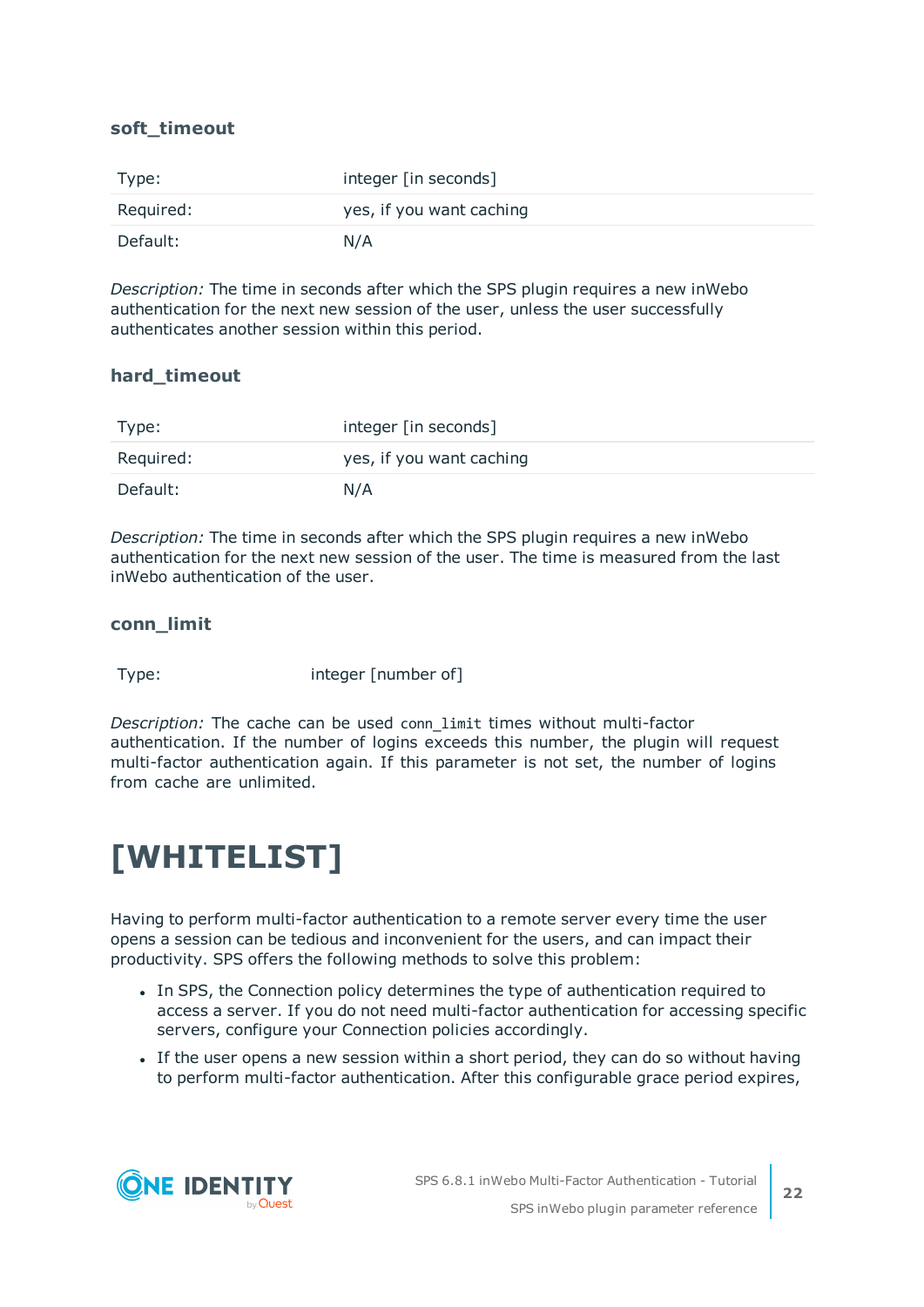the user must perform multi-factor authentication to open the next session. For details, see [authentication cache].

• The [whitelist [source=user\\_list\]](#page-22-0) and [whitelist [source=ldap\\_server\\_group\]](#page-23-0) sections allow configuring authentication whitelists and blacklists based on a **User List** policy or an **LDAP Server** policy. These two sections are independent, therefore any of the two can be configured and, for example, can create break-glass access for specific users to allow them to bypass inWebo authentication.

### <span id="page-22-0"></span>**[whitelist source=user\_list]**

The [whitelist source=user\_list] section allows whitelisting users based on a **User List** policy configured in SPS (**Policies > User Lists**). To enable this whitelist, configure one of the use cases below.

NOTE: The user names are compared to the **User List** in a case-sensitive manner.

### **Declaration**

```
[whitelist source=user list]
name=<name-of-user-list-policy>
```
For details on creating user lists, see ["Creating](https://support.oneidentity.com/technical-documents/safeguard-for-privileged-sessions/6.8.1/administration-guide/general-connection-settings/creating-and-editing-user-lists/) and editing user lists" in the [Administration](https://support.oneidentity.com/technical-documents/safeguard-for-privileged-sessions/6.8.1/administration-guide/general-connection-settings/creating-and-editing-user-lists/) Guide.

### <span id="page-22-1"></span>**name**

| Type:     | string |
|-----------|--------|
| Required: | no     |
| Default:  | N/A    |

*Description:* The name of a **User List** policy containing gateway users configured on SPS (**Policies > User Lists**). You can use this option to selectively require multifactor authentication for your users (for example, to create break-glass access for specific users).

### **Use case #1: Allow no user except certain users**

To allow specific users to connect without providing inWebo credentials, the **User List** policy should have the following settings:

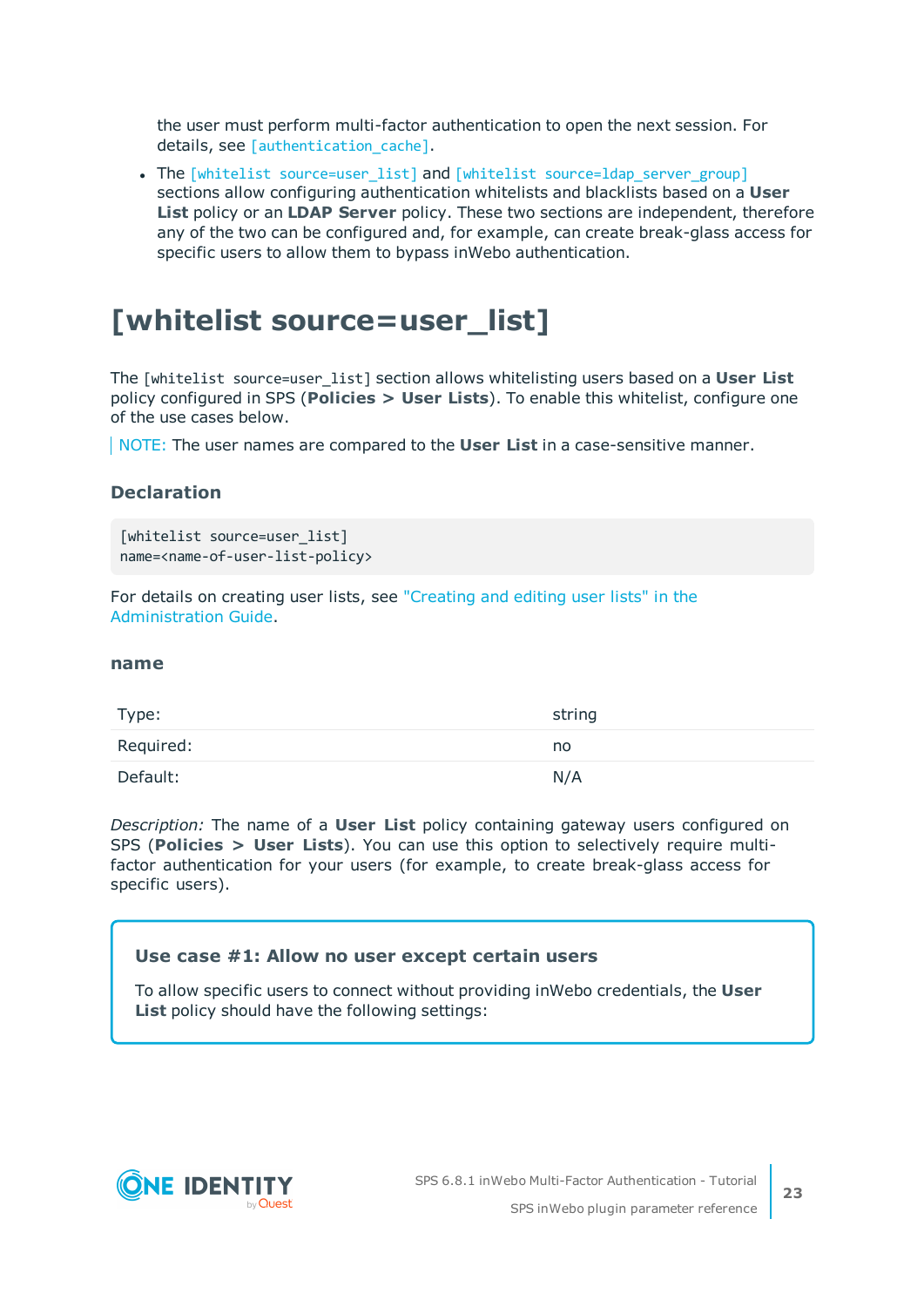- <sup>l</sup> Set **Allow** to **No user** and list the users in the **Except** list.
- **.** Then type the [name](#page-22-1) of this **User List** policy as the value of the name parameter.

### **Use case #2: Allow all users except certain users**

To enforce inWebo authentication for selected users, the **User List** policy should have the following settings:

- <sup>l</sup> Set **Allow** to **All users** and list the users in the **Except** list.
- <sup>l</sup> Then type the name of this **User List** policy as the value of the [name](#page-22-1) parameter.

### <span id="page-23-0"></span>**[whitelist source=ldap\_server\_group]**

The [whitelist source=ldap\_server\_group] section allows whitelisting users based on **LDAP Server** group membership. To enable this whitelist, configure one of the use cases below.

NOTE: The user names and groups are compared in LDAP in a case-insensitive manner.

### **Declaration**

```
[whitelist source=ldap_server_group]
allow=<no_user-or-all_users>
except=<group-1>,<group-2>
```
### <span id="page-23-1"></span>**allow**

| Type:     | string (all_users   no_users) |
|-----------|-------------------------------|
| Required: | no                            |
| Default:  | N/A                           |

*Description:* This parameter defines whether to allow all users or no user to connect without providing inWebo credentials. Used together with the [except](#page-24-1) parameter, you can define specific LDAP/AD group(s) that are exempt from this rule.

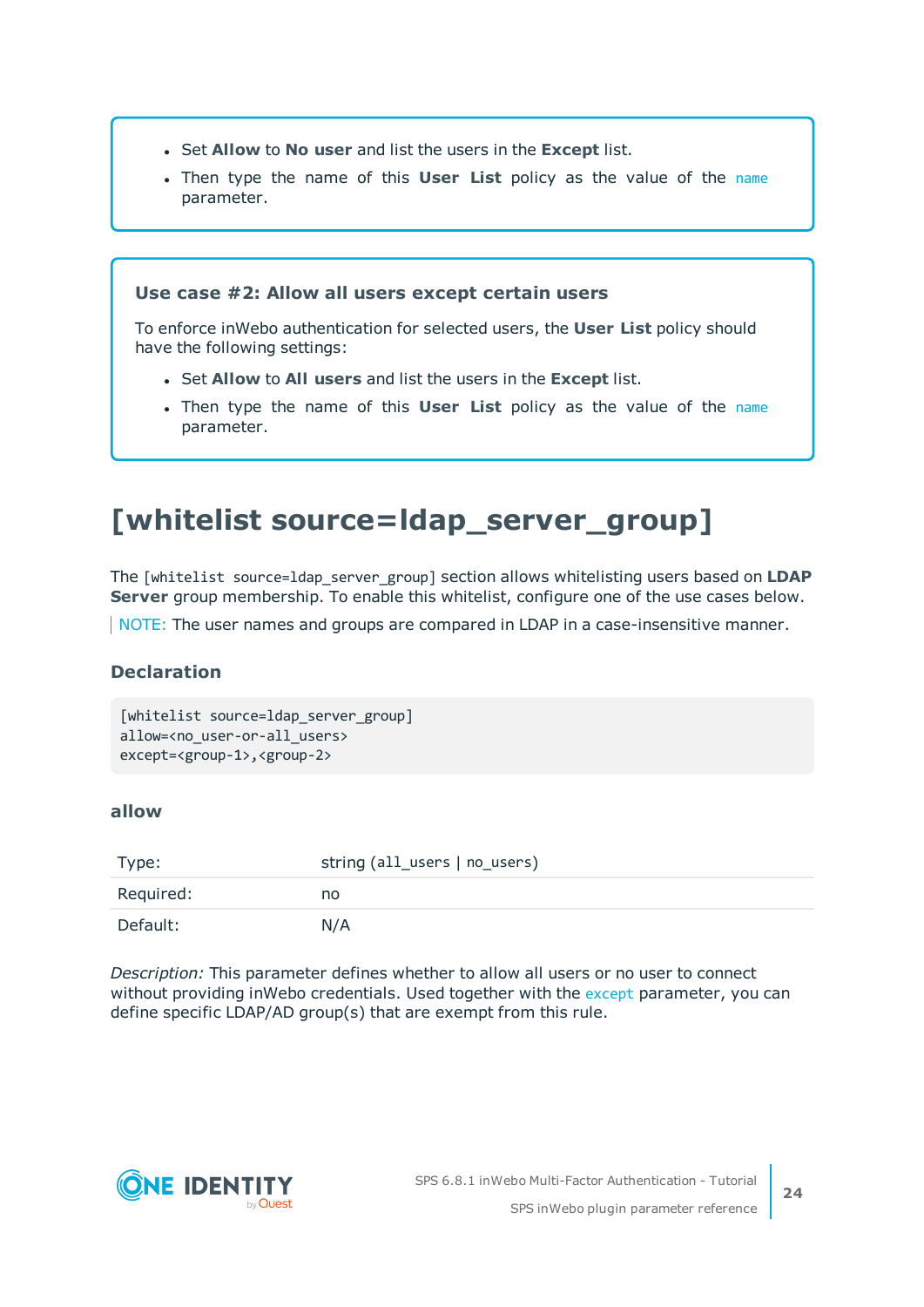### <span id="page-24-1"></span>**except**

| Type:     | string |
|-----------|--------|
| Required: | no     |
| Default:  | N/A    |

*Description:* This parameter defines those specific LDAP/AD group(s) that are exempt from the rule defined by the [allow](#page-23-1) parameter.

### **Use case #1: Allow no user except members of specific group(s)**

To allow members of specific LDAP/AD group(s) to connect without providing inWebo credentials, type the names of these LDAP/AD groups as values of the except parameter and set the allow parameter to no user:

```
[whitelist source=ldap server group]
allow=<no_user>
except=<group-1>,<group-2>
```
You must configure the name of the LDAP Server policy in the [1dap\_server] section.

### **Use case #2: Allow all users except members of specific group(s)**

To enforce inWebo authentication only on members of specific LDAP/AD group(s), type the names of these LDAP/AD groups as values of the except parameter and set the allow parameter to all users:

[whitelist source=ldap\_server\_group] allow=<all\_users> except=<group-1>,<group-2>

You must configure the name of the LDAP Server policy in the [1dap\_server] section.

## <span id="page-24-0"></span>**[USERMAPPING]**

By default, SPS assumes that the external inWebo identity of the user is the same as the gateway username (that is, the username the user used to authenticate on SPS during the gateway authentication). If there was no gateway authentication, then the server username is used for authentication.

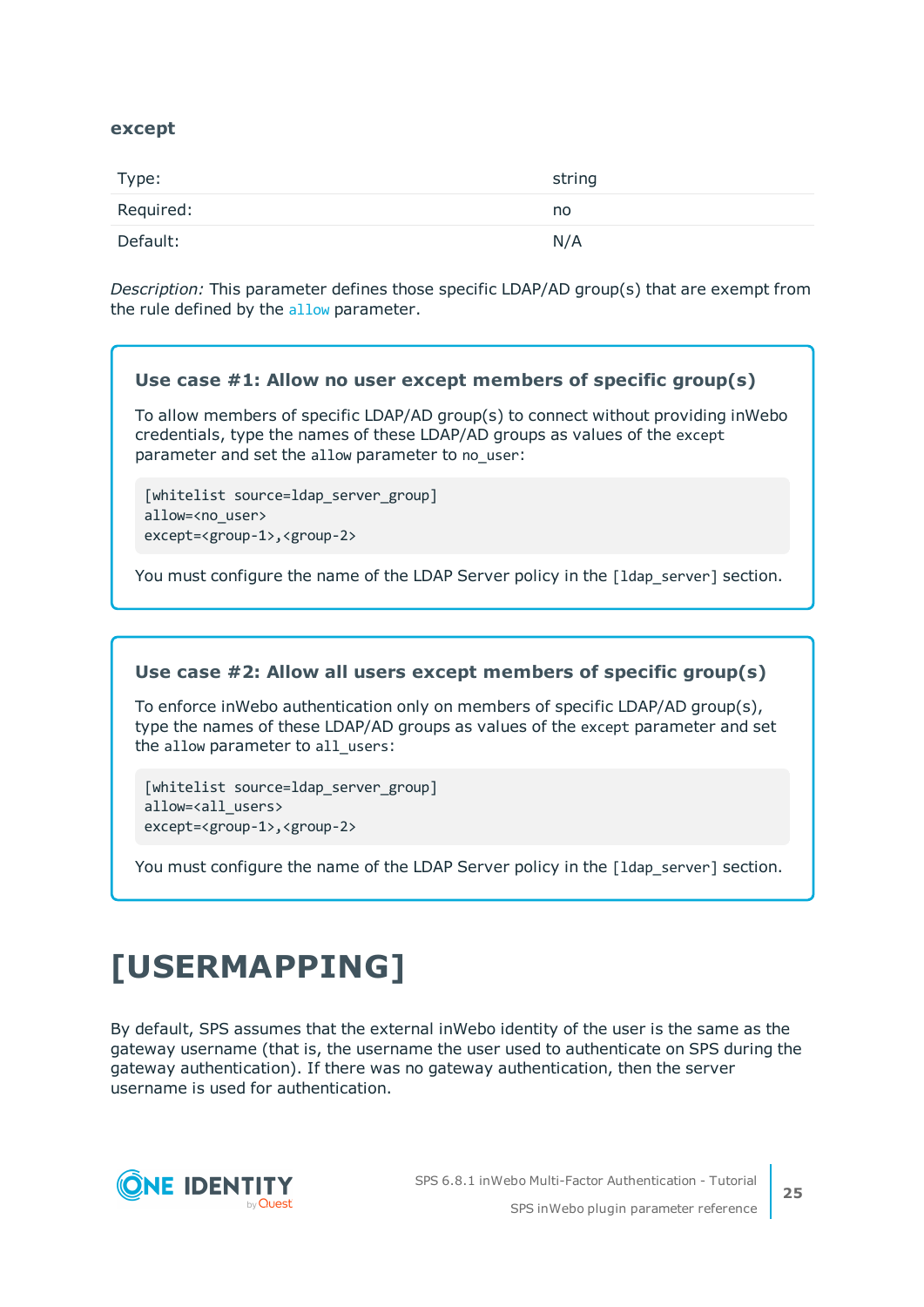If the gateway usernames are different from the external inWebo identities, you must configure the SPS inWebo plugin to map the gateway usernames to the external inWebo identities.

You can use the following methods:

- Explicit mapping: [usermapping [source=explicit\]](#page-25-0)
- LDAP server mapping: [\[usermapping](#page-26-0) source=ldap]

To look up the external inWebo identity of the user from an LDAP/Active Directory database, configure the [usermapping source=1dap server] section of the SPS inWebo plugin.

If the inWebo service requires the use of domain name in the external inWebo identity, configure the append domain parameter in the  $[username-transform]$  section. In this case, SPS automatically appends the @ character and the value of this option to the username from the session, and uses the resulting username on the inWebo server to authenticate the user. For example, if the domain is set to append domain: example.com and the username is Example.User, the SPS plugin will look for the user Example.User@example.com on the inWebo server.

If you configure both the append domain parameter in the [\[username\\_transform\]](#page-27-0) section and the [usermapping source=1dap\_server] section of the SPS inWebo plugin, SPS appends the  $\omega$  character and the value of the append domain parameter to the value retrieved from the LDAP database.

The Explicit method has priority over the LDAP server method.

If you have configured neither the append domain parameter nor any of the [USERMAPPING] sections, SPS assumes that the external inWebo identity of the user is the same as the gateway username.

### <span id="page-25-0"></span>**[usermapping source=explicit]**

To map the gateway user name to an external inWebo identity, configure the following name-value pairs.

### **Declaration**

```
[usermapping source=explicit]
<example-user-1>=<ID-1>
<example-user-2>=<ID-2>
```
### **<exampleuser>**

Type: which is a string string to the string string string in the string string  $\sim$ 

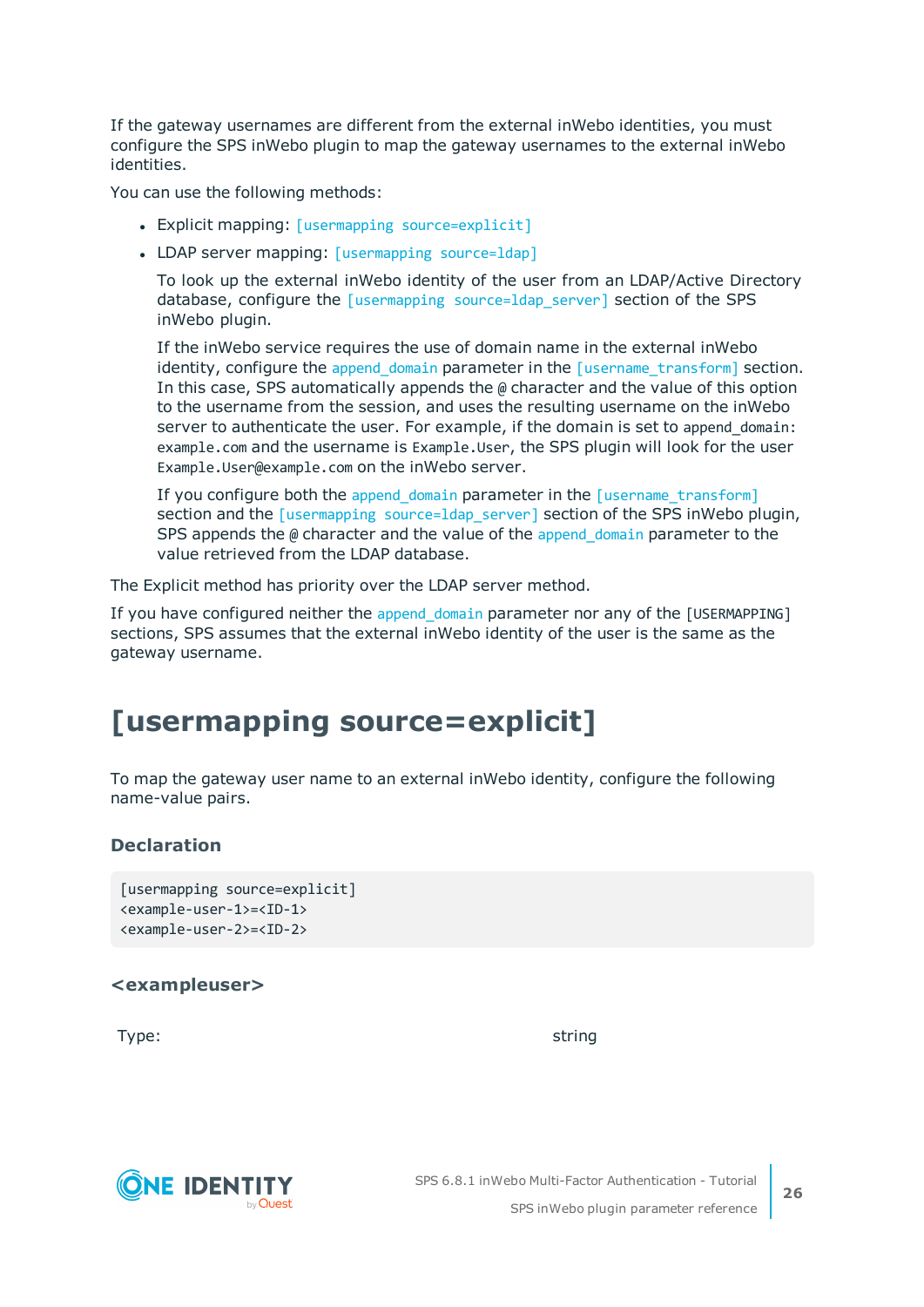| Required: | no  |
|-----------|-----|
| Default:  | N/A |

*Description:* To map the gateway user name to an external inWebo identity, configure the name-value pairs in the following way:

- Type the gateway user name instead of <example-user-1>.
- Type the external inWebo ID instead of  $\langle$ ID-1>.

NOTE: Use this option only if there are not only a few users, or for testing purposes. If there are too many users, it can cause performance issues.

### <span id="page-26-0"></span>**[usermapping source=ldap\_server]**

To look up the external inWebo identity of the user from an LDAP/Active Directory database, configure the  $[usermapping\; source=1$ dap server] section of the SPS inWebo plugin.

### **Declaration**

[usermapping source=ldap server] user attribute=description

You must configure the name of the LDAP Server policy in the [\[ldap\\_server\]](#page-27-1) section.

If you configure both the [append\\_domain](#page-27-2) parameter in the [\[username\\_transform\]](#page-27-0) section and the [usermapping source=1dap\_server] section of the SPS inWebo plugin, SPS appends the  $\omega$ character and the value of the append domain parameter to the value retrieved from the LDAP database.

### **user\_attribute**

| Type:     | string |
|-----------|--------|
| Required: | no     |
| Default:  | N/A    |

*Description:* The user attribute must be an LDAP/AD user attribute (with a non-empty UTF8 attribute string) that contains the external identity. For example, description, cn, mail. For a complete list see the User [class](https://docs.microsoft.com/en-gb/windows/desktop/ADSchema/c-user) section of the Active Directory Schema document.

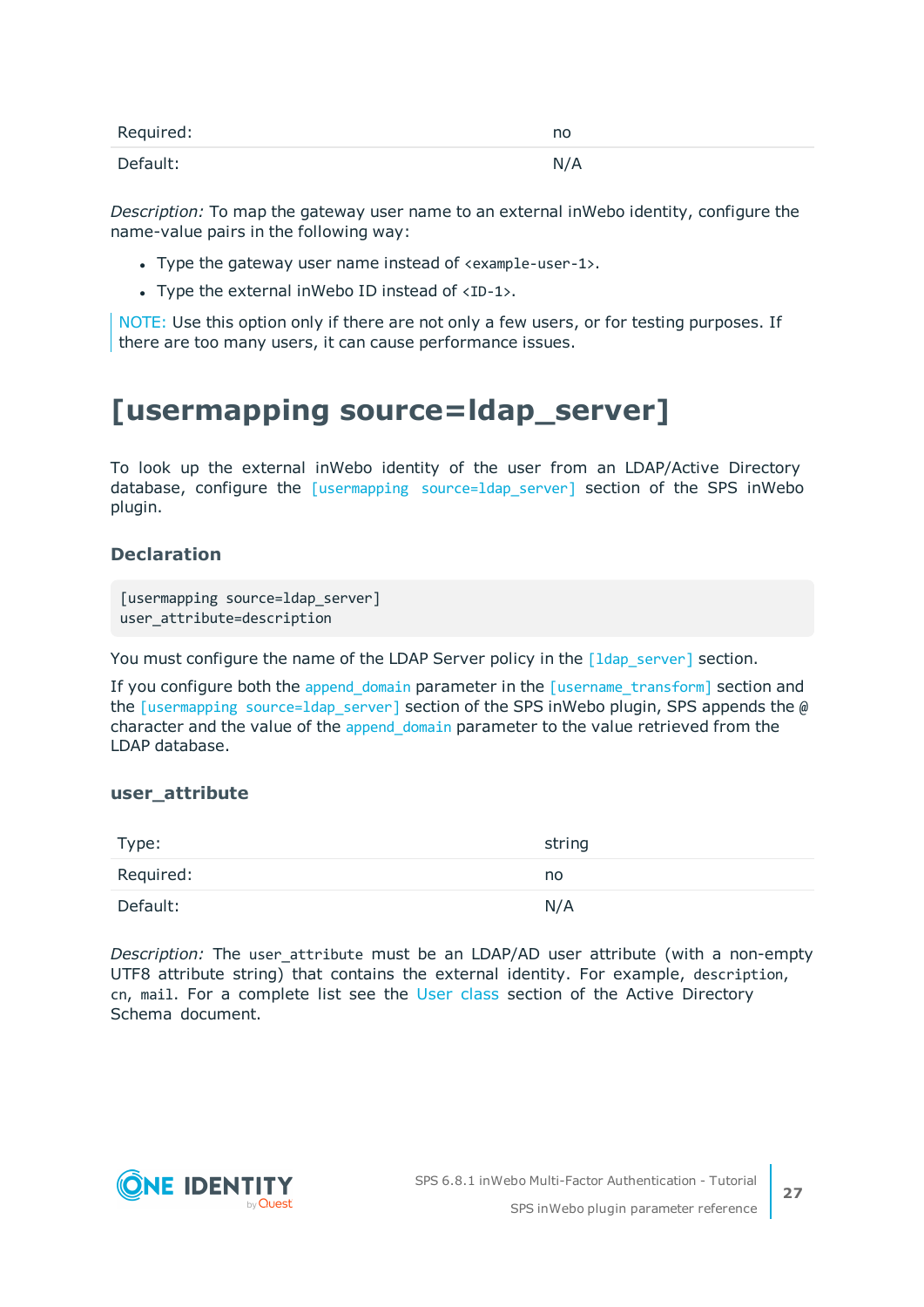## <span id="page-27-0"></span>**[username\_transform]**

This section contains username transformation-related settings.

### **Declaration**

```
[username_transform]
append domain=<domain-without-@-character>
```
If you have configured [\[USERMAPPING\]](#page-24-0), the [username\_transform] process will run after the [\[USERMAPPING\]](#page-24-0) process.

### <span id="page-27-2"></span>**append\_domain**

| Type:     | string (nonrequired, no default) |  |
|-----------|----------------------------------|--|
| Required: | no                               |  |
| Default:  | N/A                              |  |

### *Description:*

If the inWebo service requires the use of domain name in the external inWebo identity, configure the append domain parameter in the [\[username\\_transform\]](#page-27-0) section. In this case, SPS automatically appends the  $\omega$  character and the value of this option to the username from the session, and uses the resulting username on the inWebo server to authenticate the user. For example, if the domain is set to append\_domain: example.com and the username is Example.User, the SPS plugin will look for the user Example.User@example.com on the inWebo server.

If you configure both the append domain parameter in the  $[$ username transform $]$  section and the [usermapping [source=ldap\\_server\]](#page-26-0) section of the SPS inWebo plugin, SPS appends the @ character and the value of the append domain parameter to the value retrieved from the LDAP database.

## <span id="page-27-1"></span>**[ldap\_server]**

The LDAP Server policy that you want to use in an LDAP server usermapping source or an LDAP server group whitelist source. Required if you have configured [\[usermapping](#page-26-0) [source=ldap\\_server\]](#page-26-0) on page 27 and [whitelist [source=ldap\\_server\\_group\]](#page-23-0) on page 24.

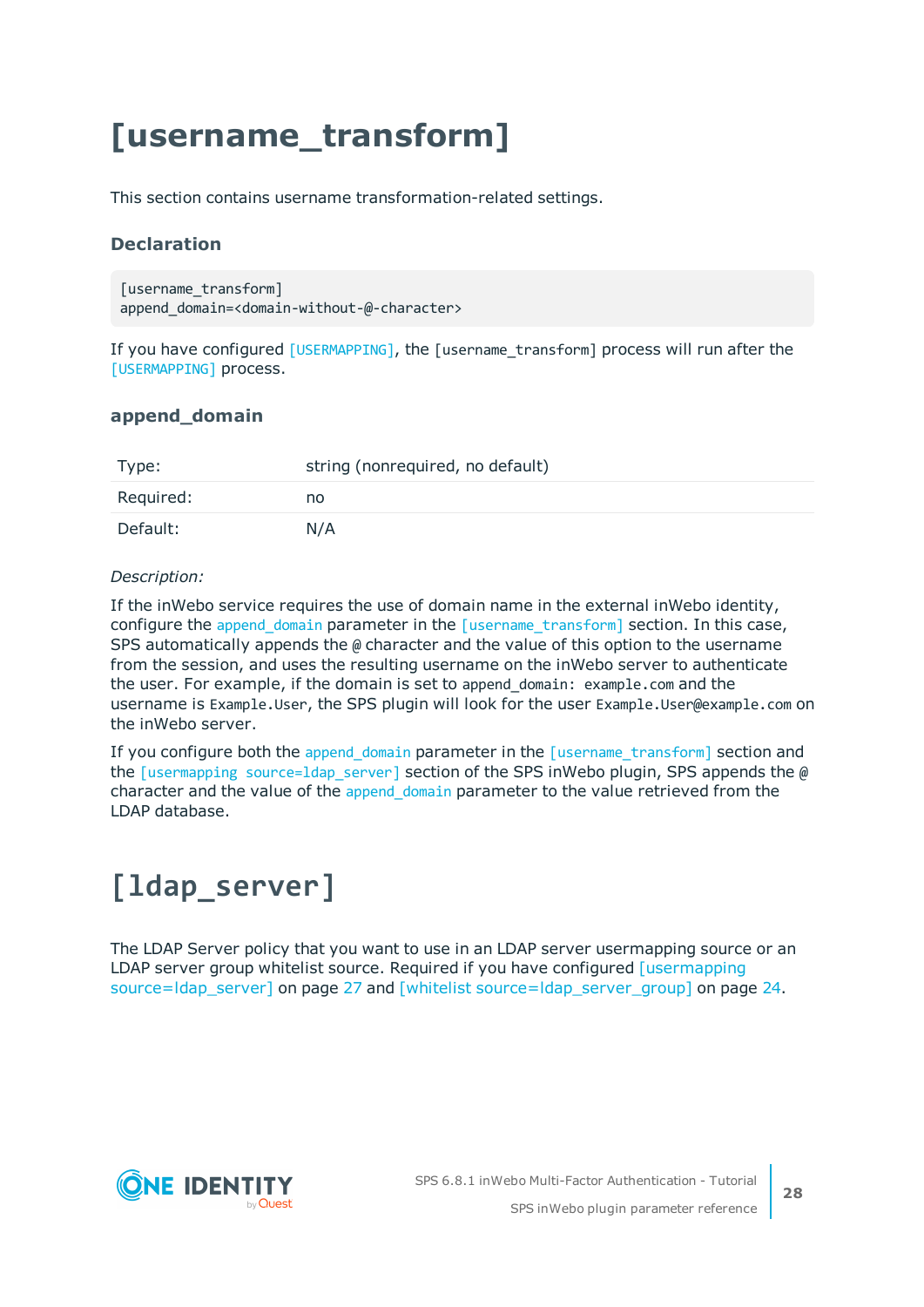### **Declaration**

```
[ldap server]
name=<name-of-LDAP-server-policy>
```
### **name**

| Type:     | string      |
|-----------|-------------|
| Required: | conditional |
| Default:  | N/A         |

*Description:* The name of a configured LDAP Server policy in SPS. For details on configuring LDAP policies, see ["Authenticating](https://support.oneidentity.com/technical-documents/safeguard-for-privileged-sessions/6.8.1/administration-guide/general-connection-settings/authenticating-users-to-an-ldap-server/) users to an LDAP server" in the [Administration](https://support.oneidentity.com/technical-documents/safeguard-for-privileged-sessions/6.8.1/administration-guide/general-connection-settings/authenticating-users-to-an-ldap-server/) Guide.

## <span id="page-28-0"></span>**[credential\_store]**

This section contains settings related to storing sensitive information of the plugin.

### **Declaration**

```
[credential_store]
name=<name-of-credential-store-policy-that-hosts-sensitive-data>
```
### <span id="page-28-1"></span>**name**

| Type:     | string |
|-----------|--------|
| Required: | no     |
| Default:  | N/A    |

*Description:* The name of a local Credential Store policy configured on SPS. You can use this Credential Store to store sensitive information of the plugin in a secure way (for example, the client\_cert value in the [inwebo] section).

For details, see Store [sensitive](#page-32-0) plugin data securely.

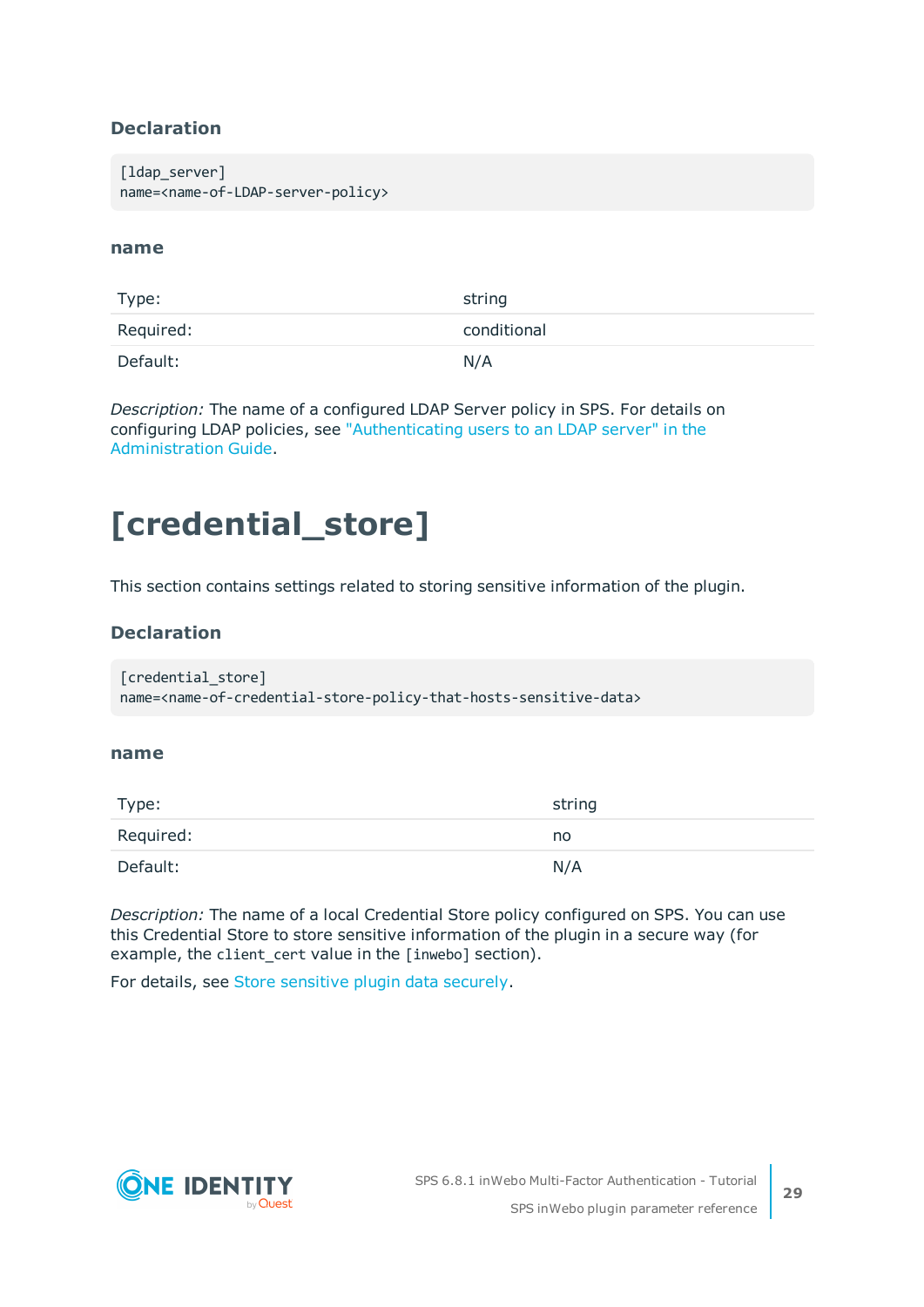# <span id="page-29-0"></span>**[logging]**

This section contains logging-related settings.

### **Declaration**

```
[logging]
log_level=info
```
### **log\_level**

| Type:     | integer or string |
|-----------|-------------------|
| Required: | no                |
| Default:  | info              |

*Description:* The logging verbosity of the plugin. The plugin sends the generated log messages to the SPS syslog system. You can check the log messages in the **Basic settings > Troubleshooting > View log files** section of the SPS web interface. To show only the messages generated by the plugins, filter on the plugin: string.

The possible values are:

- $\cdot$  debug
- $\cdot$  info
- $\bullet$  warning
- $\cdot$  error
- critical

<span id="page-29-1"></span>For details, see Python logging API's log levels: [Logging](https://docs.python.org/2/library/logging.html#logging-levels) Levels.

# **[https\_proxy]**

This section contains HTTPS proxy-related settings.

### **Declaration**

```
[https_proxy]
server=<proxy-server-name-or-ip>
port=3128
```
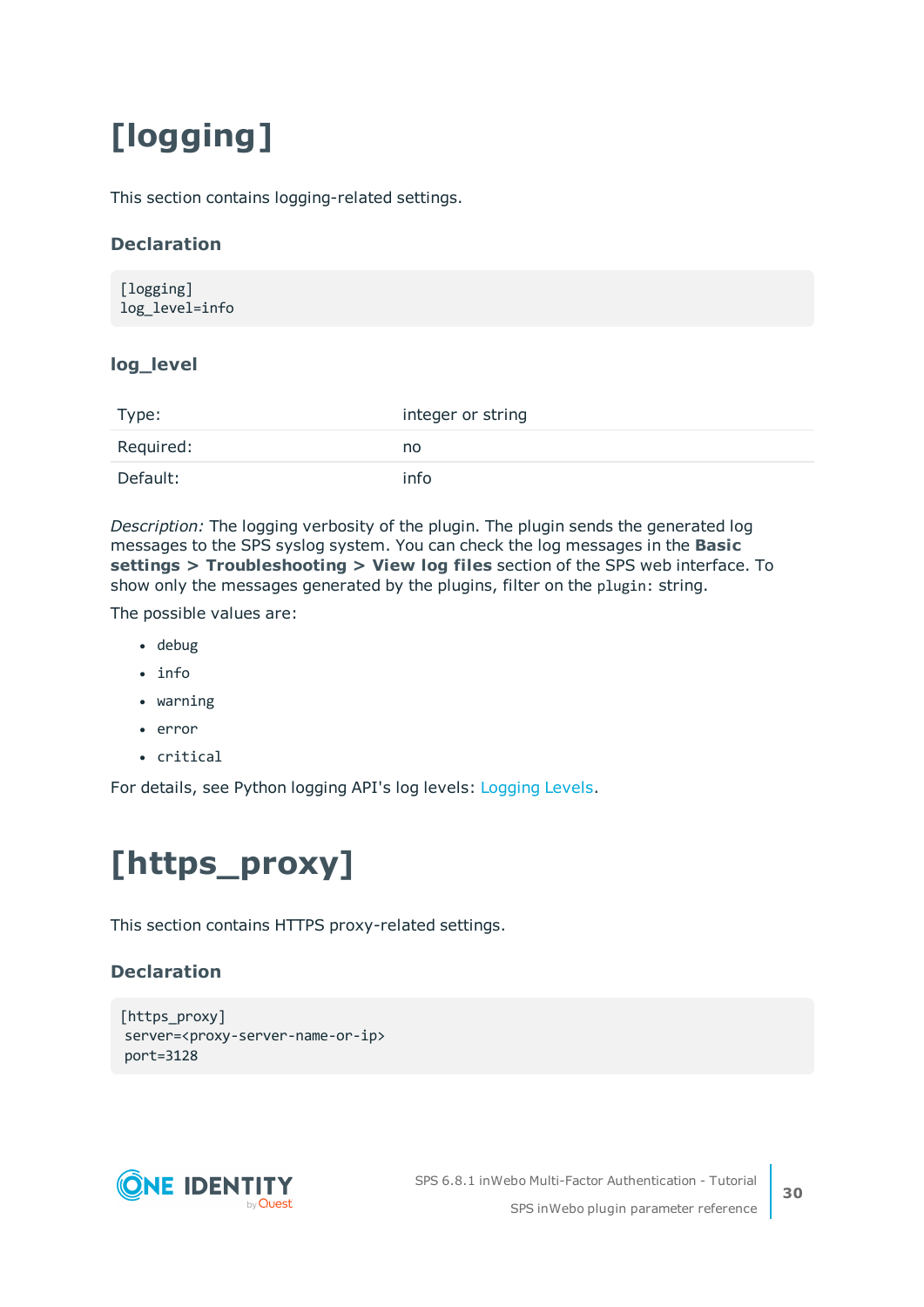### **server**

| Type:     | string |
|-----------|--------|
| Required: | no     |
| Default:  | N/A    |

*Description:* The name or IP address of the HTTPS proxy server.

### **name**

| Type:     | integer |
|-----------|---------|
| Required: | no      |
| Default:  | 3128    |

<span id="page-30-0"></span>*Description:* The port number of the HTTPS proxy server.

# **[question\_1]**

NOTE: To configure this optional section, contact our [Support](https://support.oneidentity.com/one-identity-safeguard-for-privileged-sessions) Team.

To request additional information from the user (for example, ticket number), define one or more [question\_] section (for example, [question\_1], [question\_2]). The user input will be stored under the value of key in the questions section of the session cookie.

*Description:* Used for communication between plugins. This is an interactive request/response right after authentication in order to supply data to Credential Store plugins. The question is transferred to the session cookie and all hooks of all plugins receive it.

For example, if you have an external authenticator app, you do not have to wait for the question to be prompted but can authenticate with a one-time password:

ssh otp=123456@root@scb

Name subsequent questions with the appropriate number (for example, [question\_1], [question 2], and so on).

For details, see "Performing [authentication](https://support.oneidentity.com/technical-documents/safeguard-for-privileged-sessions/6.8.1/administration-guide/advanced-authentication-and-authorization-techniques/integrating-external-authentication-and-authorization-systems/performing-authentication-with-aa-plugin-in-terminal-connections/) with AA plugin in terminal connections" in the [Administration](https://support.oneidentity.com/technical-documents/safeguard-for-privileged-sessions/6.8.1/administration-guide/advanced-authentication-and-authorization-techniques/integrating-external-authentication-and-authorization-systems/performing-authentication-with-aa-plugin-in-terminal-connections/) Guide and "Performing [authentication](https://support.oneidentity.com/technical-documents/safeguard-for-privileged-sessions/6.8.1/administration-guide/advanced-authentication-and-authorization-techniques/integrating-external-authentication-and-authorization-systems/performing-authentication-with-aa-plugin-in-remote-desktop-connections/) with AA plugin in Remote Desktop connections" in the [Administration](https://support.oneidentity.com/technical-documents/safeguard-for-privileged-sessions/6.8.1/administration-guide/advanced-authentication-and-authorization-techniques/integrating-external-authentication-and-authorization-systems/performing-authentication-with-aa-plugin-in-remote-desktop-connections/) Guide.



**31**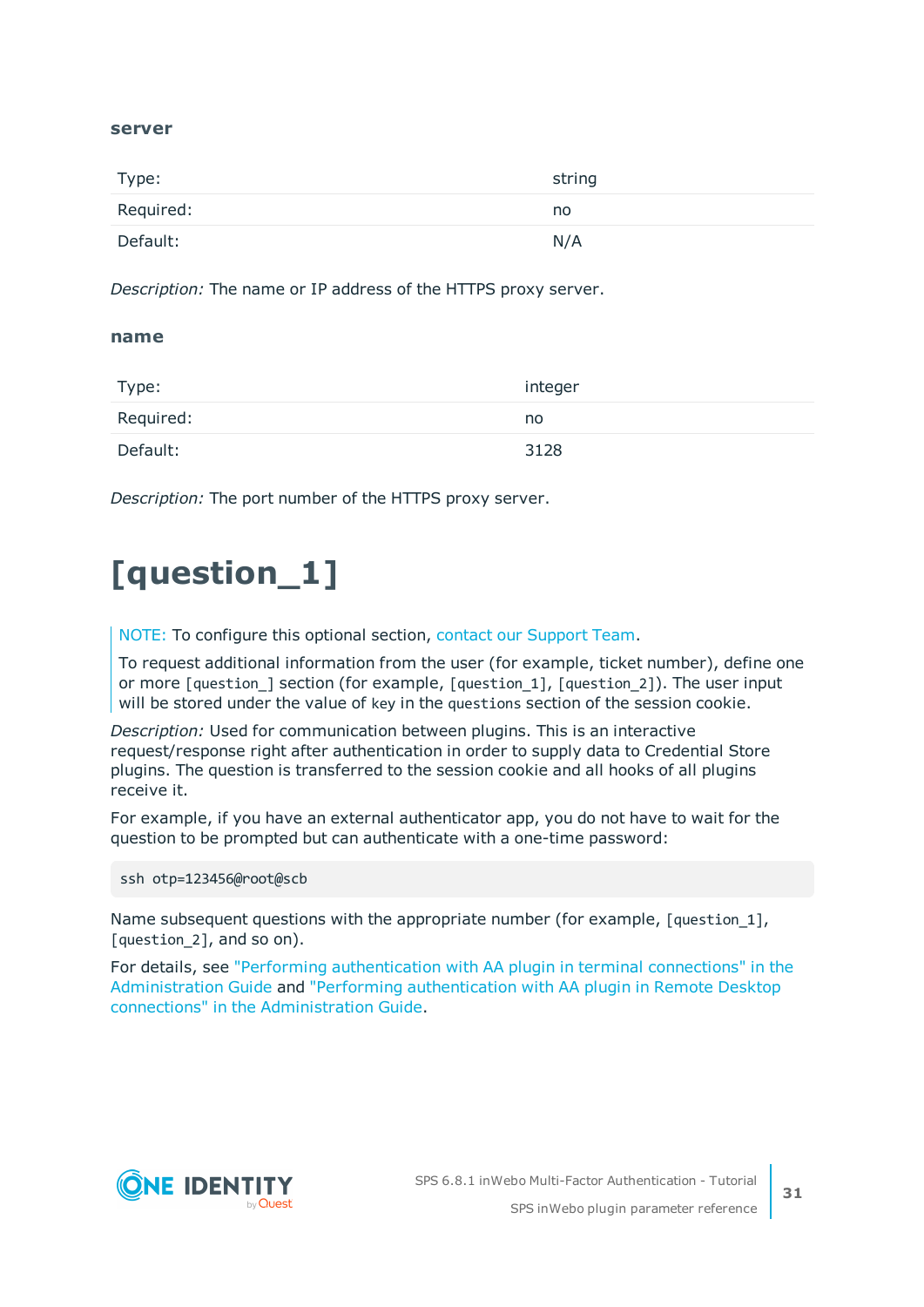### **prompt**

| Type:     | string |
|-----------|--------|
| Required: | yes    |
| Default:  | N/A    |

*Description:* The question itself in text format.

### **key**

| Type:     | string |
|-----------|--------|
| Required: | yes    |
| Default:  | N/A    |

*Description:* The name of the name-value pair.

### **disable\_echo**

| Type:     | boolean (yes   no) |
|-----------|--------------------|
| Required: | no                 |
| Default:  | no                 |

*Description:* Whether the answer to the question is visible (yes), or replaced with asterisks (no).

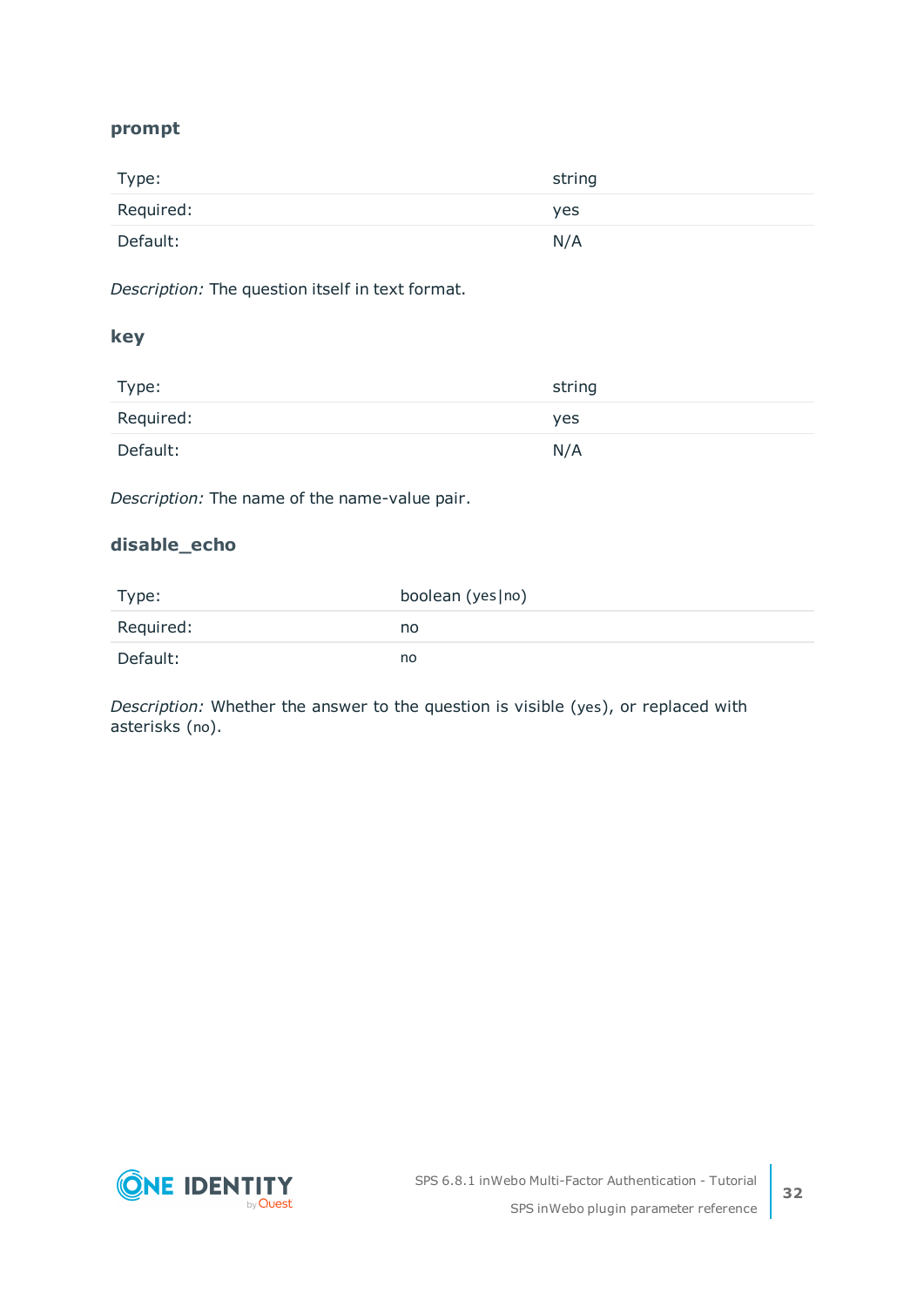# <span id="page-32-0"></span>**Store sensitive plugin data securely**

By default, the configuration of the plugin is stored on SPS in the configuration of SPS. Make sure that you store the sensitive parameters (for example, [client\\_cert](#page-14-0)) of the plugin in an encrypted way.

### *To store sensitive plugin data securely*

1. Log in to SPS, navigate to **Policies > Credential Stores** and create a **Local** Credential Store. For details, see ["Configuring](https://support.oneidentity.com/technical-documents/safeguard-for-privileged-sessions/6.8.1/administration-guide/advanced-authentication-and-authorization-techniques/using-credential-stores-for-server-side-authentication/configuring-local-credential-stores/) local Credential Stores" in the [Administration](https://support.oneidentity.com/technical-documents/safeguard-for-privileged-sessions/6.8.1/administration-guide/advanced-authentication-and-authorization-techniques/using-credential-stores-for-server-side-authentication/configuring-local-credential-stores/) Guide.

Instead of usernames and passwords, you will store the configuration parameters of the plugin in this Credential Store.

- 2. Add the plugin parameters you want to store in an encrypted way to the Credential Store. You can store any configuration parameter of the plugin in the Credential Store, but note that if an option appears in the Credential Store, the plugin will use it. If the same parameter appears in the configuration of the plugin, it will be ignored.
	- **Enter the name of the configuration section without the brackets in the Host** field (for example, inwebo).
	- <sup>l</sup> Enter the name of the plugin parameter in the **Username** field (for example, client cert).
	- <sup>l</sup> Enter the value of the plugin parameter in the **Passwords** field.

**Commit**  $\blacksquare$  Click

- 3. Navigate to the configuration of the plugin on the **Policies > AA Plugin Configurations** page.
- 4. In the plugin configuration file, enter the name of the local Credential Store under the [\[credential\\_store\]](#page-28-0) section as the value of the [name](#page-28-1) parameter.
- 5. Enter  $$$  as the value of the parameter storing sensitive data.

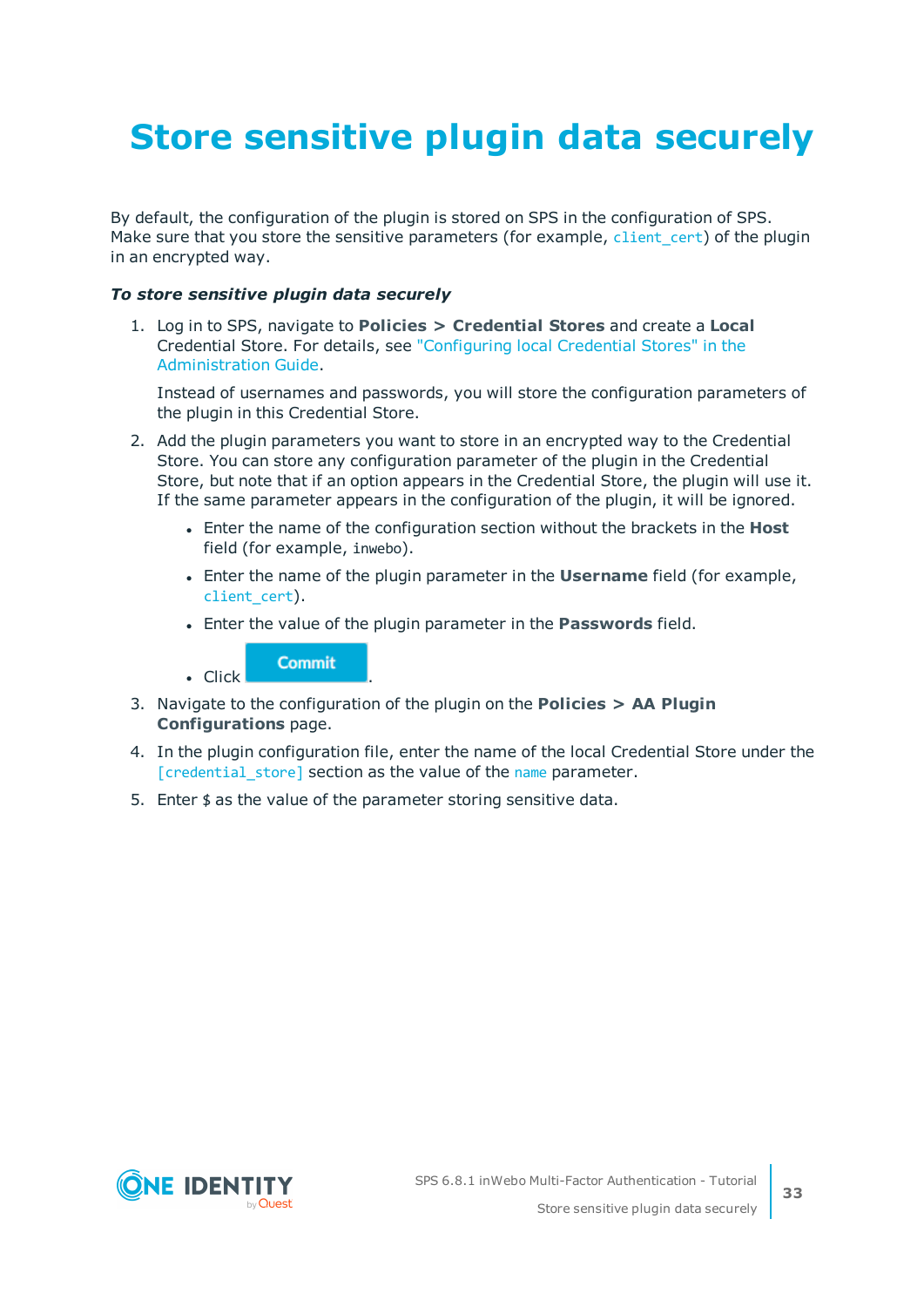# <span id="page-33-0"></span>**Perform multi-factor authentication with the SPS inWebo plugin in terminal connections**

The following describes how to establish a terminal connection (SSH, TELNET, or TN3270) to a server.

### *To establish a terminal connection (SSH, TELNET, or TN3270) to a server*

1. Connect to the server.

If you can authenticate using an OTP or token, encode the OTP as part of the username. You can use the @ as a field separator.

**Example:**

ssh otp=YOUR-ONE-TIME-PASSWORD@user@server

Replace YOUR-ONE-TIME-PASSWORD with your actual OTP.

- 2. If SPS prompts you for further information, enter the requested information. If you need to authenticate with an OTP, but you have not supplied the OTP in your username, you will be prompted to enter the OTP.
- 3. Authenticate on the server.
- 4. If authentication is successful, you can access the server.

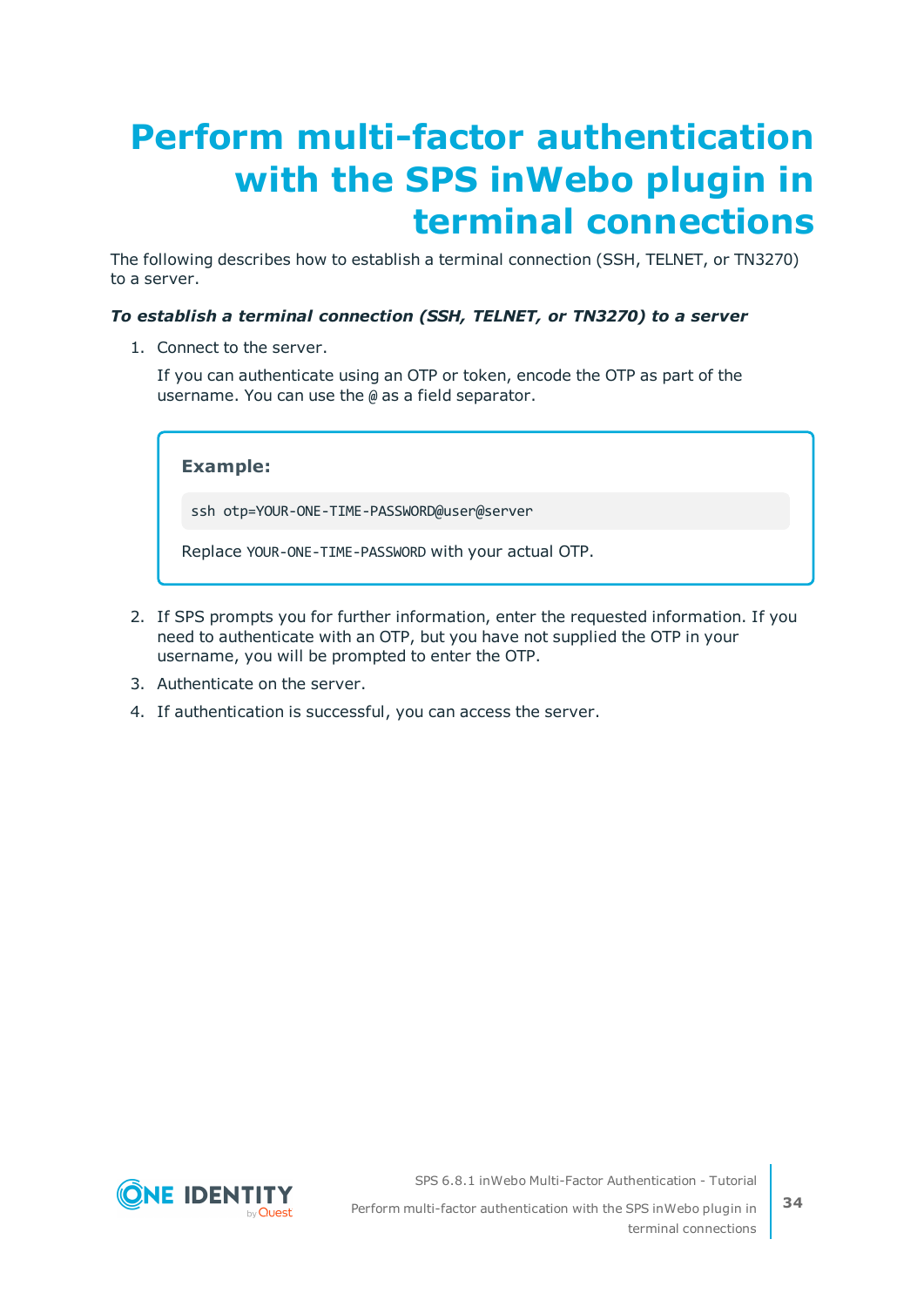# <span id="page-34-0"></span>**Perform multi-factor authentication with the SPS inWebo plugin in Remote Desktop (RDP) connections**

The following section describes how to establish a Remote Desktop (RDP) connection to a server when the **AA plugin** is configured.

### *To establish a RDP connection to a server when the AA plugin is configured*

- 1. Open your Remote Desktop client application.
- 2. If you have to provide additional information to authenticate on the server, you must enter this information in your Remote Desktop client application in the *User name* field, before the regular content (for example, your username) of the field.

If you can authenticate using an OTP or token, encode the OTP as part of the username. To encode additional data, you can use the following special characters:

- % as a field separator
- $\bullet$  ~ as the equal sign
- $\cdot$  ^ as a colon (for example, to specify the port number or an IPv6 IP address)

### **Example:**

For example, use the following format:

domain\otp~YOUR-ONE-TIME-PASSWORD%Administrator

Replace YOUR-ONE-TIME-PASSWORD with your actual OTP.

3. Connect to the server.

If you need to authenticate using a push notification, approve the connection in your mobile app.

- 4. Authenticate on the server.
- 5. If authentication is successful, you can access the server.



SPS 6.8.1 inWebo Multi-Factor Authentication - Tutorial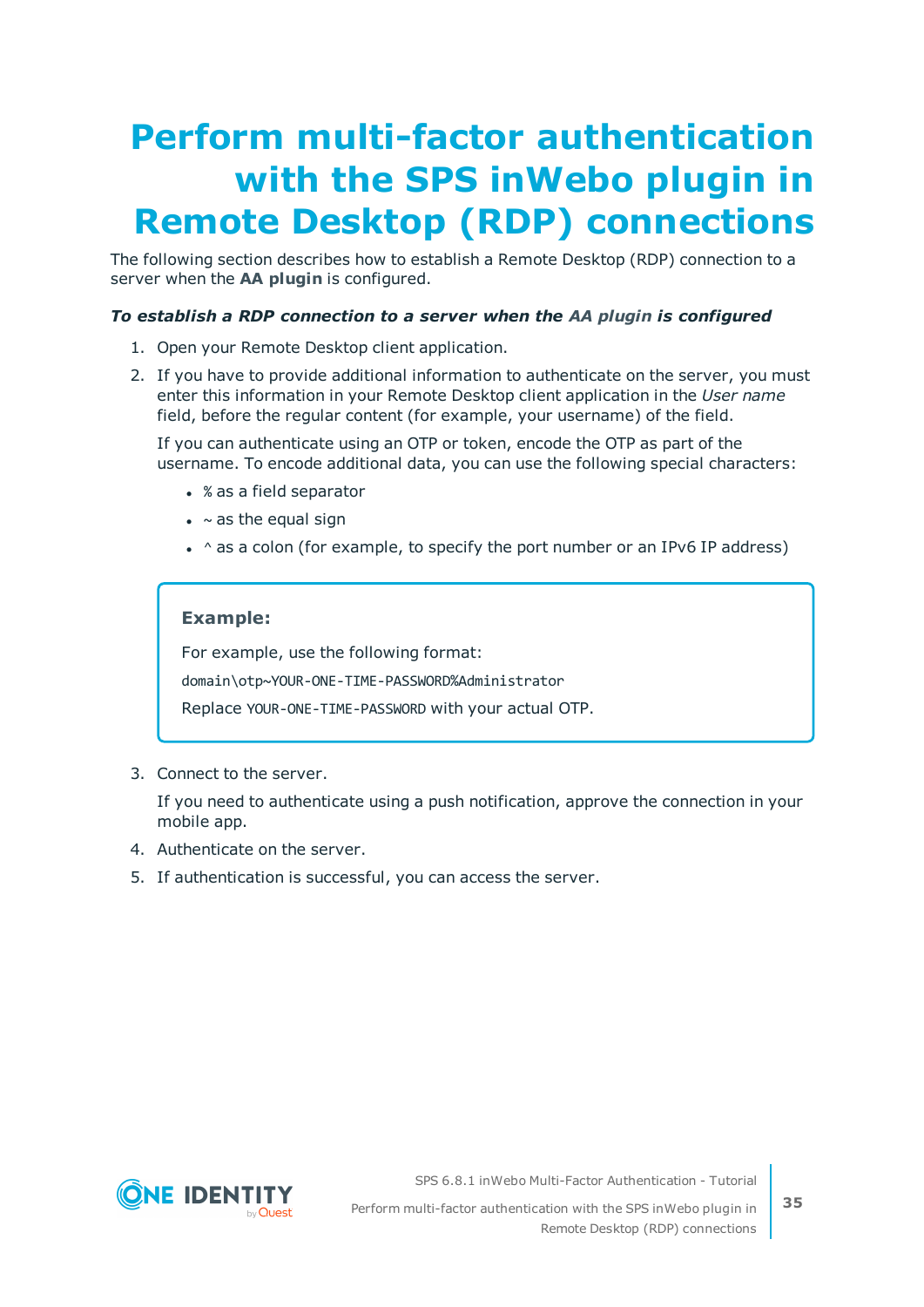# <span id="page-35-0"></span>**Perform multi-factor authentication with the SPS inWebo plugin in Microsoft SQL Server (MSSQL) connections**

The following section describes how to establish a Microsoft SQL Server (MSSQL) connection to a server when the **AA plugin** is configured.

### *To establish a MSSQL connection to a server when the AA plugin is configured*

- 1. Open your SQL client application.
- 2. If you have to provide additional information to authenticate on the server, you must enter this information in your SQL client application in the *User name* field, before the regular content (for example, your username) of the field.

If you can authenticate using an OTP or token, encode the OTP as part of the username. To encode additional data, you can use the following special characters:

- % as a field separator
- $\bullet$  ~ as the equal sign
- $\cdot$  ^ as a colon (for example, to specify the port number or an IPv6 IP address)

### **Example:**

For example, use the following format: domain\otp~YOUR-ONE-TIME-PASSWORD%Administrator

Replace YOUR-ONE-TIME-PASSWORD with your actual OTP.

3. Connect to the server.

If you need to authenticate using a push notification, approve the connection in your mobile app.

- 4. Authenticate on the server.
- 5. If authentication is successful, you can access the server.



SPS 6.8.1 inWebo Multi-Factor Authentication - Tutorial